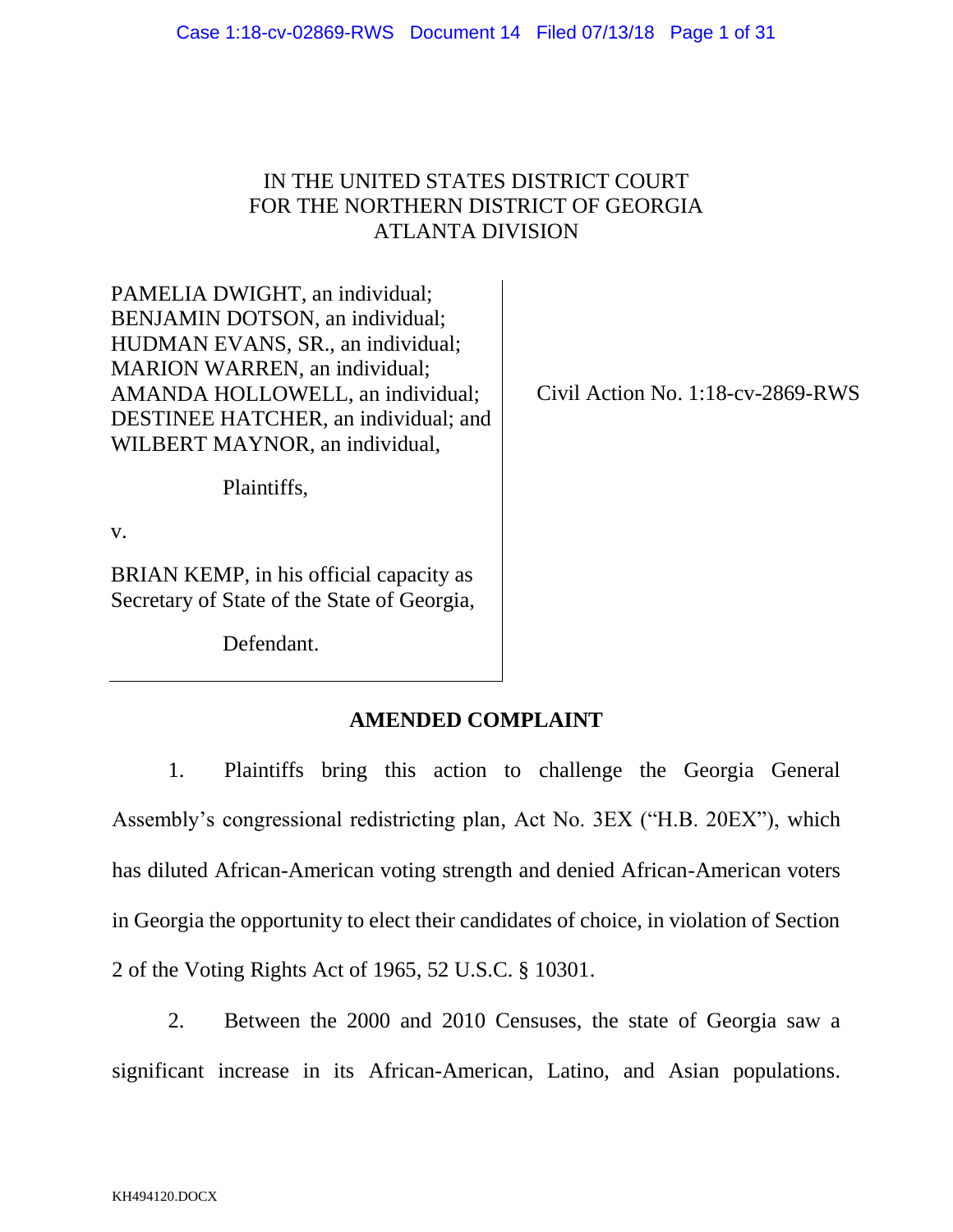Minorities accounted for over 80 percent of the state's total population growth during this period, which allowed Georgia to obtain a 14th congressional seat.

3. In response to the state's changing demographics, the Georgia General Assembly passed a 2011 congressional redistricting plan which would ensure that the rapid growth in its minority population did not translate to increased minority voting strength or political influence.

4. By 2010, African Americans in Georgia were sufficiently numerous and geographically compact to form a majority of eligible voters—meaning, a majority of the voting age population<sup>1</sup>—in an additional congressional district in or around the 12th Congressional District ("CD 12"). But rather than draw CD 12 as a district in which African Americans would have the opportunity to elect their preferred candidates, the General Assembly excised African-American voters in

l

<sup>&</sup>lt;sup>1</sup> The phrases "majority of eligible voters" and "majority of the voting age population" have been used by courts interchangeably when discussing the threshold requirements of a vote-dilution claim under Section 2 of the Voting Rights Act. *See*, *e.g.*, *Bone Shirt v. Hazeltine*, 461 F.3d 1011, 1019 (8th Cir. 2006) ("[T]he first *Gingles* precondition . . . requires only a simple *majority of eligible voters* in a single-member district." (emphasis added) (internal quotation marks omitted)); *Terrebonne Parish Branch NAACP v. Jindal*, 274 F. Supp. 3d 395, 428 (M.D. La. 2017) ("At the *Gingles* One stage, the Supreme Court requires only a simple *majority of eligible voters* in the single-member district." (emphasis added) (internal quotation marks omitted)). Hereinafter, the phrase "majority of eligible voters" when used in this Complaint shall also refer to the "majority of the voting age population."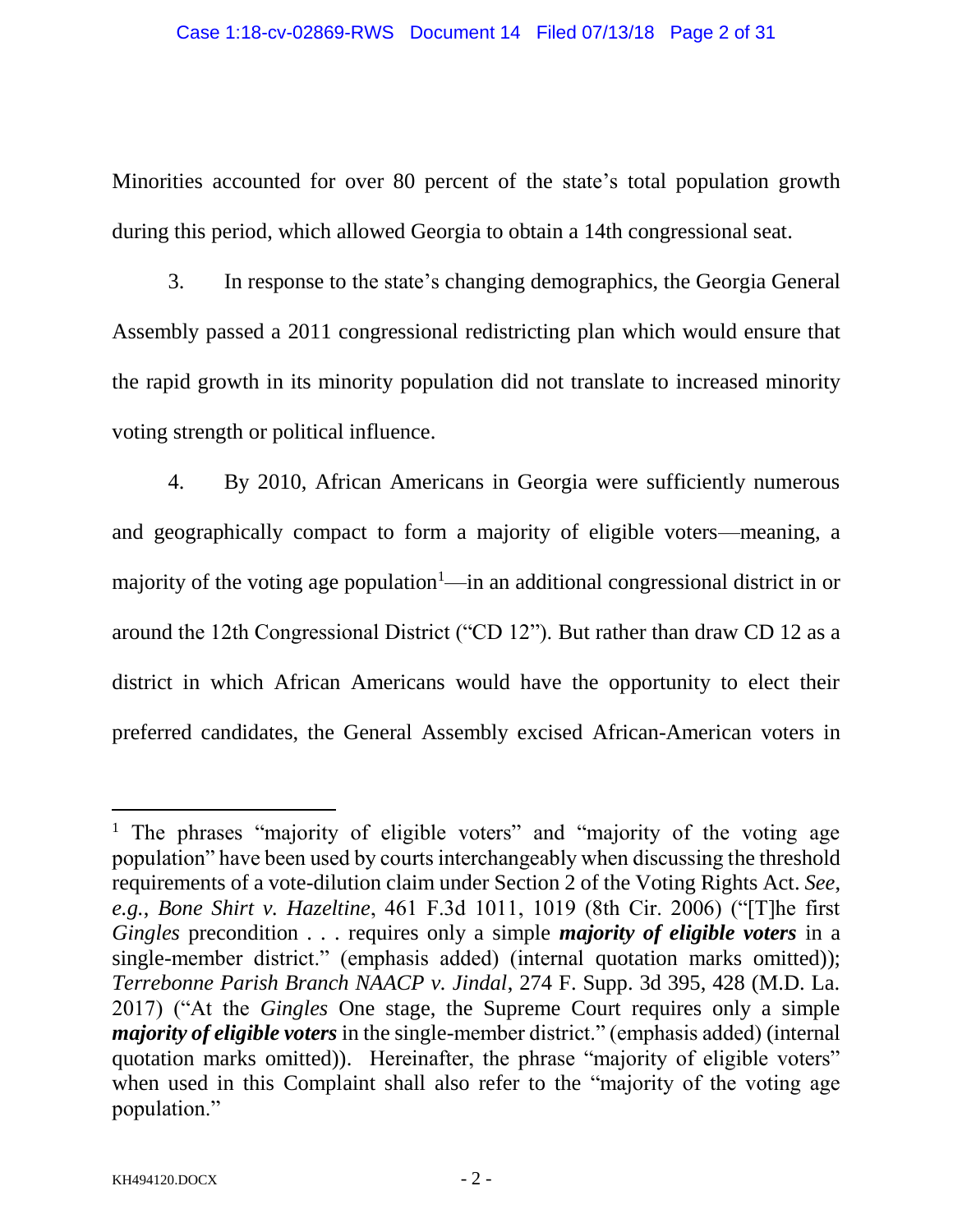#### Case 1:18-cv-02869-RWS Document 14 Filed 07/13/18 Page 3 of 31

Savannah, while adding white voters from Richmond County and Columbia County to the north. This reduced the Black voting age population ("BVAP") in CD 12 from 41.5 percent to 33.3 percent. The plan then dispersed geographically compact African-American communities into surrounding Districts 1, 8, and 10, leaving those districts with respective BVAPs of 28.9 percent, 28.5 percent, and 24.1 percent.

5. Section 2 of the Voting Rights Act ("Section 2") required the General Assembly to draw an additional congressional district in or around CD 12 in which African-American voters would have an opportunity to elect their candidates of choice.

6. By failing to create such a district, the General Assembly's response to Georgia's changing demographics had the effect of diluting African-American voting strength in or around CD 12, denying those voters an equal opportunity to participate in the political process.

7. Accordingly, Plaintiffs seek an order (i) declaring that H.B. 20EX violates Section 2 of the Voting Rights Act; (ii) enjoining Defendant from conducting future elections under H.B. 20EX; (iii) ordering a valid plan for new congressional districts in Georgia that comports with Section 2 of the Voting Rights Act; and (iv) providing any and such additional relief as is appropriate.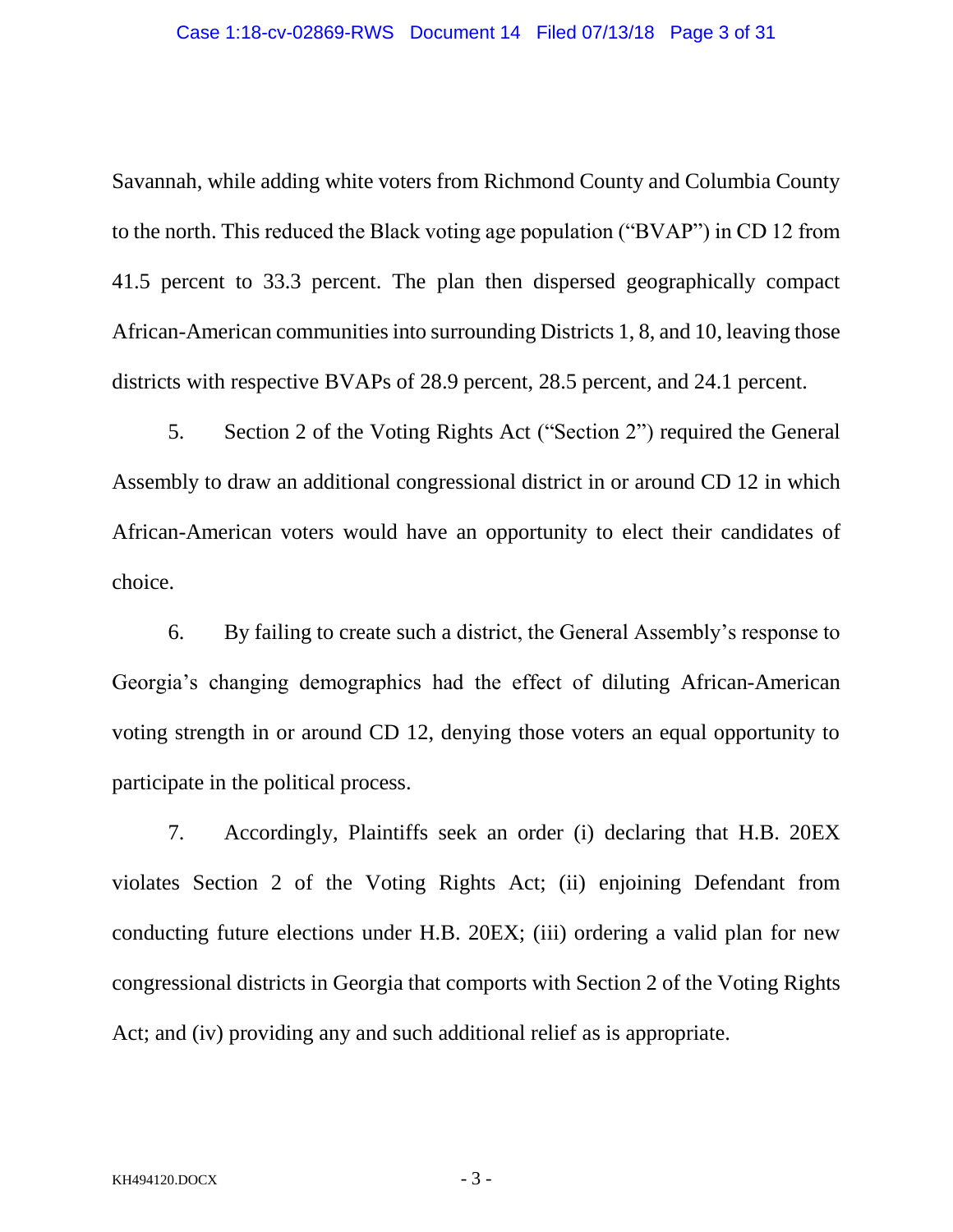#### **JURISDICTION AND VENUE**

8. This Court has jurisdiction over this action pursuant to 42 U.S.C. §§ 1983 and 1988, and 28 U.S.C. §§ 1331, 1343(a)(3) and (4), and 1357.

9. This Court has jurisdiction to grant declaratory and injunctive relief pursuant to 28 U.S.C. §§ 2201 and 2202.

10. Venue is proper under 28 U.S.C. § 1391(b).

#### **PARTIES**

11. Plaintiff PAMELIA DWIGHT is an African-American citizen of the United States and of the state of Georgia. She is a resident of Jenkins County in CD 12 and has been registered to vote since 1998. Ms. Dwight has been unable to elect candidates of her choice to the U.S. House of Representatives despite strong electoral support for those candidates from other African-American voters in her community. Ms. Dwight resides in Jenkins County, which is within CD 12, and is located in a region where the African-American community is sufficiently large and geographically compact to constitute a majority of eligible voters in a newly-drawn congressional district in which African Americans would have the opportunity to elect their preferred candidates. The General Assembly's redistricting plan resulted in the dilution of Ms. Dwight's voting power and denied her an equal opportunity to elect a candidate of her choice to the U.S. House of Representatives.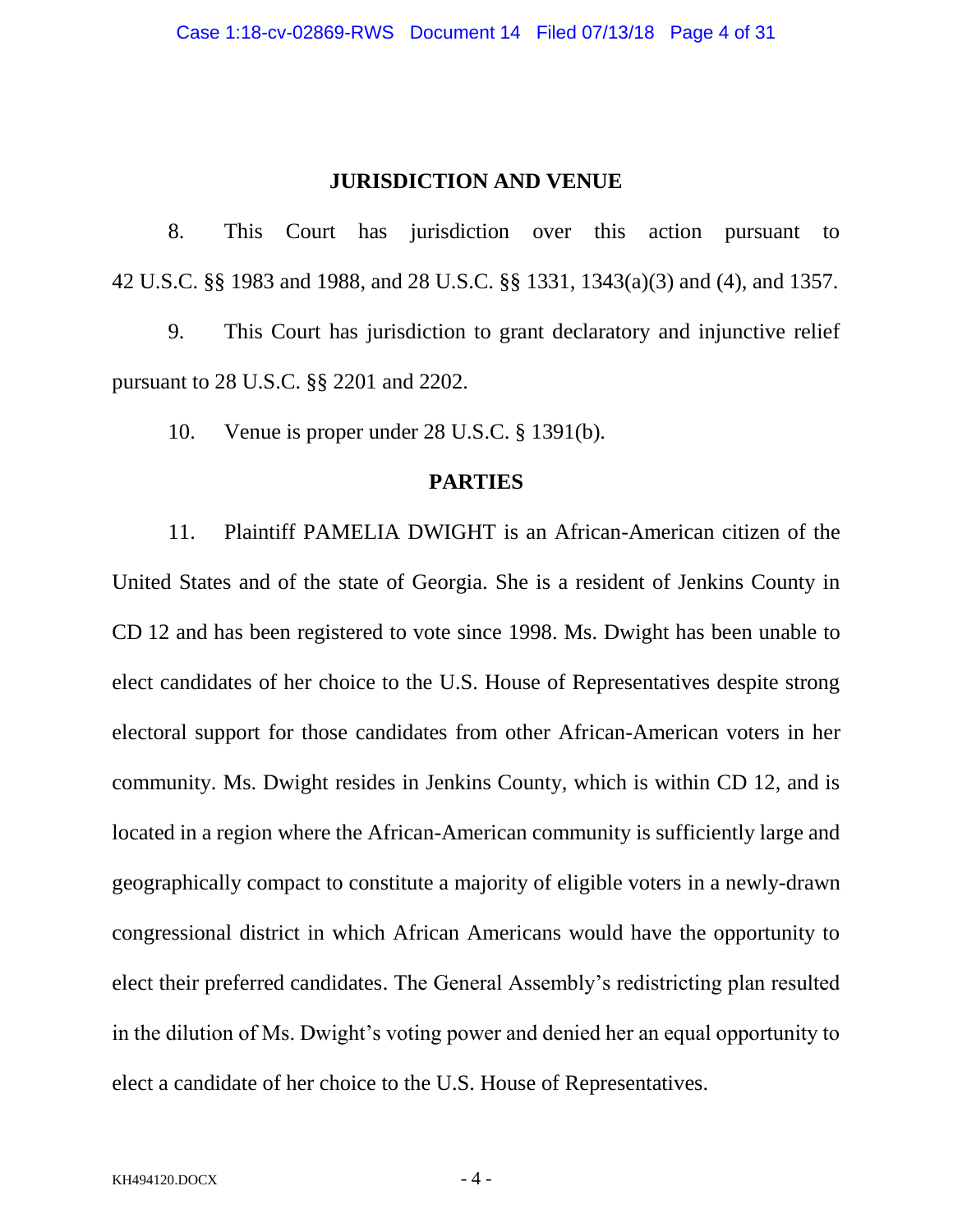12. Plaintiff BENJAMIN DOTSON is an African-American citizen of the United States and of the state of Georgia. He has been a resident and registered voter in Washington County in CD 10 since 2000. Mr. Dotson has been unable to elect candidates of his choice to the U.S. House of Representatives despite strong electoral support for those candidates from other African-American voters in his community. Mr. Dotson resides in Washington County, which is north of the current boundary for CD 12, and is located in a region where the African-American community is sufficiently large and geographically compact to constitute a majority of eligible voters in a newly-drawn congressional district in which African Americans would have the opportunity to elect their preferred candidates. The General Assembly's redistricting plan resulted in the dilution of Mr. Dotson's voting power and denied him an equal opportunity to elect a candidate of his choice to the U.S. House of Representatives.

13. Plaintiff HUDMAN EVANS, SR. is an African-American citizen of the United States and of the state of Georgia. He is a resident of Baldwin County in CD 10, and has been registered to vote for over 50 years. Mr. Evans has been unable to elect candidates of his choice to the U.S. House of Representatives despite strong electoral support for those candidates from other African-American voters in his community. Mr. Evans resides in Baldwin County, which is north of the current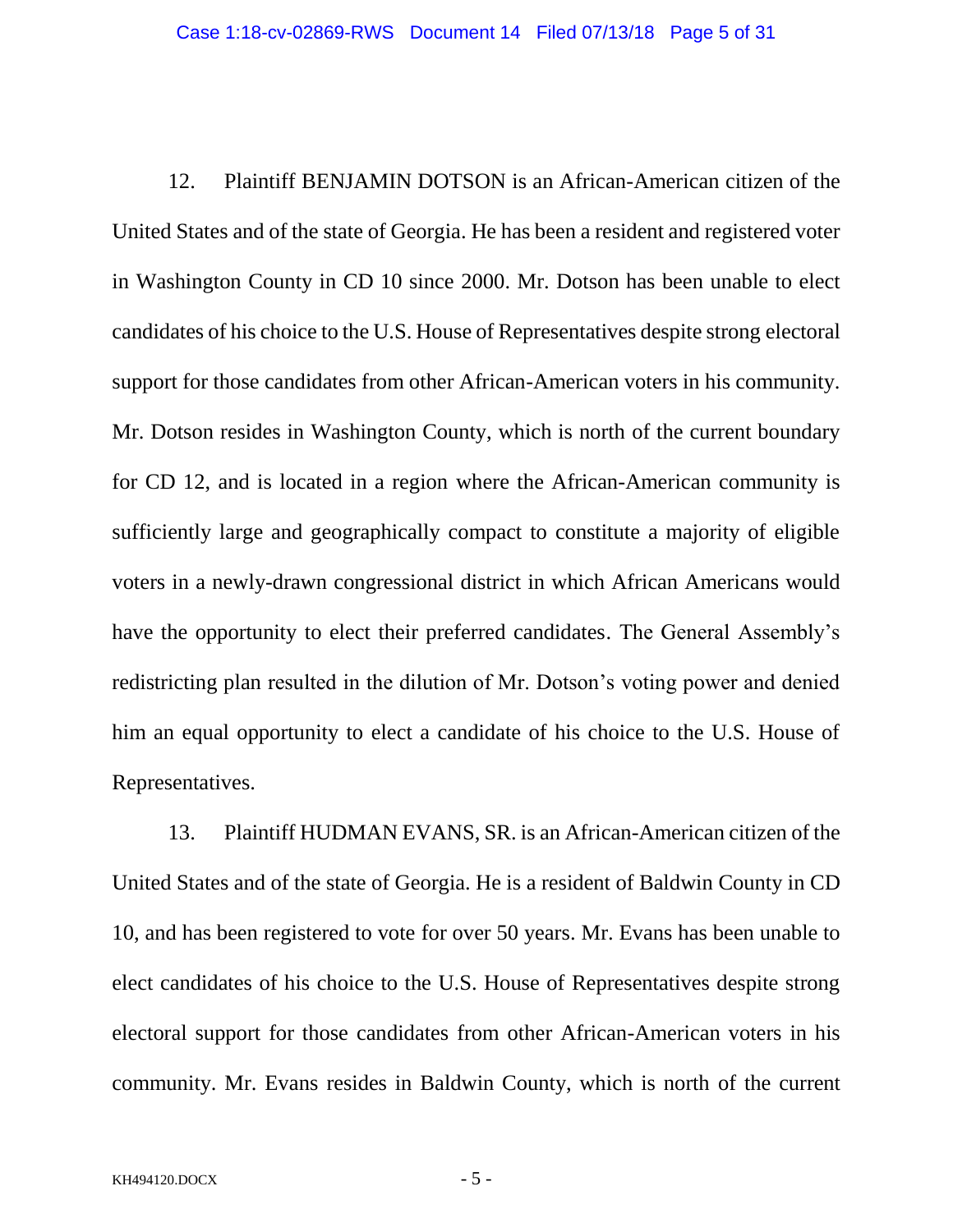boundary for CD 12, and is located in a region where the African-American community is sufficiently large and geographically compact to constitute a majority of eligible voters in a newly-drawn congressional district in which African Americans would have the opportunity to elect their preferred candidates. The General Assembly's redistricting plan resulted in the dilution of Mr. Evans' voting power and denied him an equal opportunity to elect a candidate of his choice to the U.S. House of Representatives.

14. Plaintiff MARION WARREN is an African-American citizen of the United States and of the state of Georgia. He has been a resident and registered voter in Hancock County in CD 10 since 1978. Mr. Warren has been unable to elect candidates of his choice to the U.S. House of Representatives despite strong electoral support for those candidates from other African-American voters in his community. Mr. Warren resides in Hancock County, which is north of the current boundary for CD 12, and is located in a region where the African-American community is sufficiently large and geographically compact to constitute a majority of eligible voters in a newly-drawn congressional district in which African Americans would have the opportunity to elect their preferred candidates. The General Assembly's redistricting plan resulted in the dilution of Mr. Warren's voting power and denied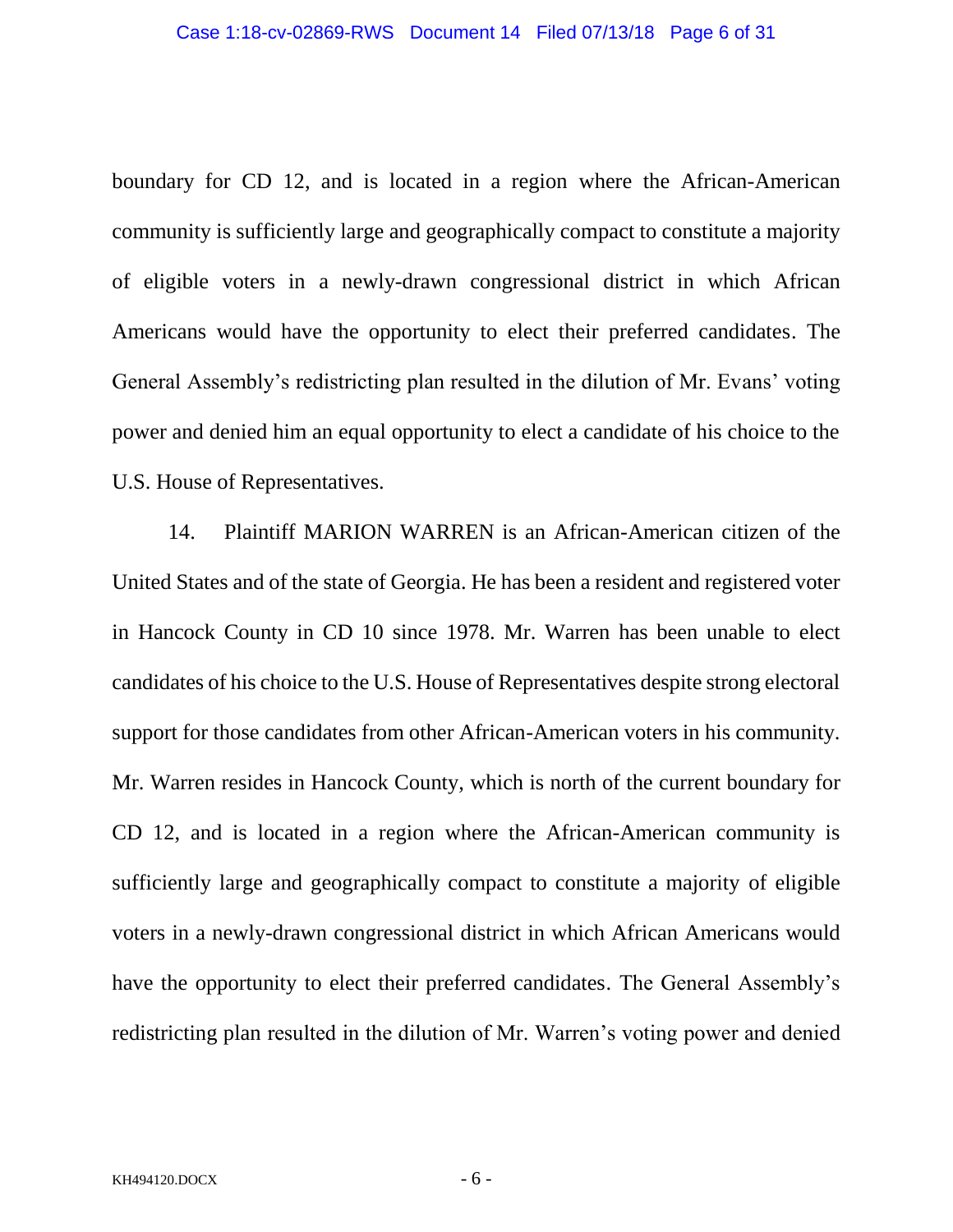him an equal opportunity to elect a candidate of his choice to the U.S. House of Representatives.

15. Plaintiff AMANDA HOLLOWELL is an African-American citizen of the United States and of the state of Georgia. She resides in Savannah, Georgia in Chatham County (CD 1), where she is currently registered to vote. Ms. Hollowell has been unable to elect candidates of her choice to the U.S. House of Representatives despite strong electoral support for those candidates from other African-American voters in her community. Savannah, Georgia—where Ms. Hollowell resides—is south of the current boundary for CD 12, and is located in a region where the African-American community is sufficiently large and geographically compact to constitute a majority of eligible voters in a newly-drawn congressional district in which African Americans would have the opportunity to elect their preferred candidates. The General Assembly's redistricting plan resulted in the dilution of Ms. Hollowell's voting power and denied her an equal opportunity to elect a candidate of her choice to the U.S. House of Representatives.

16. Plaintiff DESTINEE HATCHER is an African-American citizen of the United States and of the state of Georgia. She resides in Wadley, Georgia in Jefferson County (CD 10), where she has been registered to vote since she first became eligible in 2013. Ms. Hatcher has been unable to elect candidates of her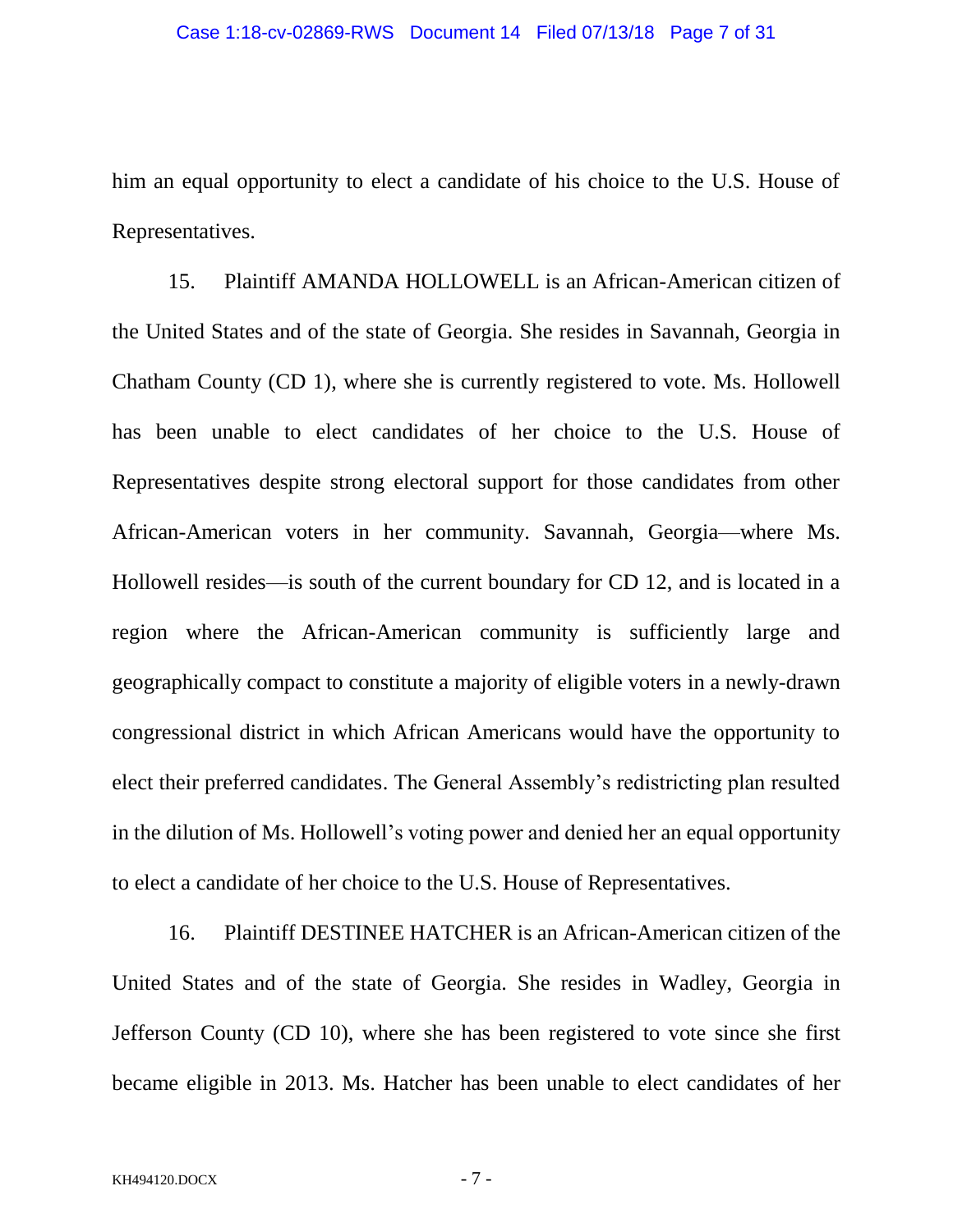choice to the U.S. House of Representatives despite strong electoral support for those candidates from other African-American voters in her community. Ms. Hatcher resides in Jefferson County, which is north of the current boundary for CD 12, and is located in a region where the African-American community is sufficiently large and geographically compact to constitute a majority of eligible voters in a newlydrawn congressional district in which African Americans would have the opportunity to elect their preferred candidates. The General Assembly's redistricting plan resulted in the dilution of Ms. Hatcher's voting power and denied her an equal opportunity to elect a candidate of her choice to the U.S. House of Representatives.

17. Plaintiff WILBERT MAYNOR is an African-American citizen of the United States and of the state of Georgia. He is a life-long resident of Screven County and has been registered to vote since 1961. Mr. Maynor has been unable to elect candidates of his choice to the U.S. House of Representatives despite strong electoral support for those candidates from other African-American voters in his community. Mr. Maynor resides in Screven County, which is within CD 12, and is located in a region where the African-American community is sufficiently large and geographically compact to constitute a majority of eligible voters in a newly-drawn congressional district in which African Americans would have the opportunity to elect their preferred candidates. The General Assembly's redistricting plan resulted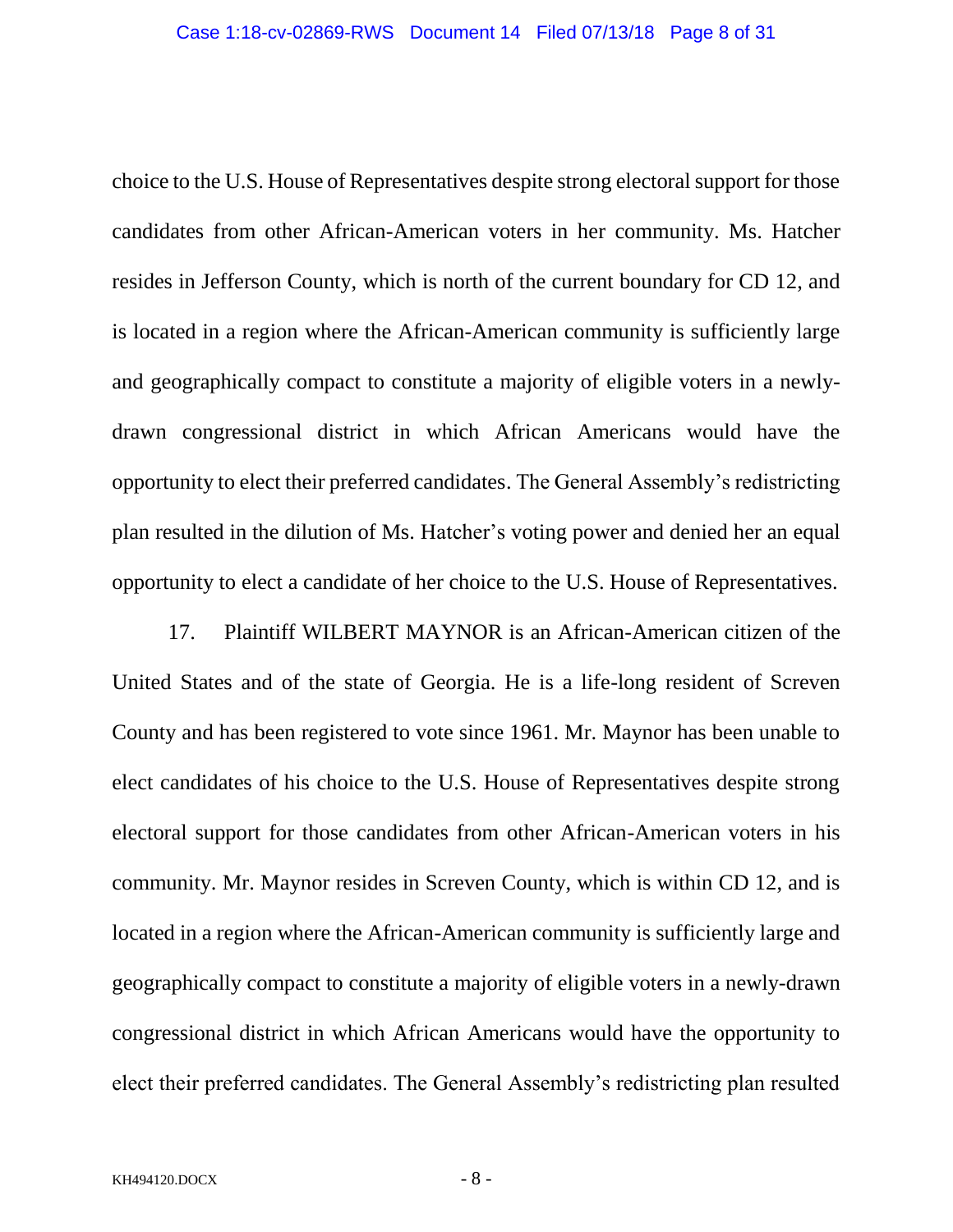in the dilution of Mr. Maynor's voting power and denied him an equal opportunity to elect a candidate of his choice to the U.S. House of Representatives.

18. Defendant Brian Kemp is Georgia's Secretary of State and is named solely in his official capacity as such. As Secretary of State, Brian Kemp is Georgia's chief election official. In that capacity, he is responsible for promoting and supporting accurate, fair, open and secure elections for the citizens of Georgia and for implementing election laws and regulations, including the congressional redistricting plan at issue in this litigation. *See* Ga. Code Ann. § 21-2-50(b); Ga. Comp. R. & Regs. 590-1-1-.01, .02.

#### **LEGAL BACKGROUND**

19. Section 2 of the Voting Rights Act, 52 U.S.C. § 10301(a), prohibits any "standard, practice, or procedure" that "results in a denial or abridgement of the right of any citizen of the United States to vote on account of race or color[.]" Thus, in addition to prohibiting practices that deny the exercise of the right to vote, Section 2 prohibits vote dilution. A violation of Section 2 is established if "it is shown that the political processes leading to nomination or election" in the jurisdiction "are not equally open to participation by members of a [minority group] in that its members have less opportunity than other members of the electorate to participate in the political process and to elect representatives of their choice." *Id*. § 10301(b).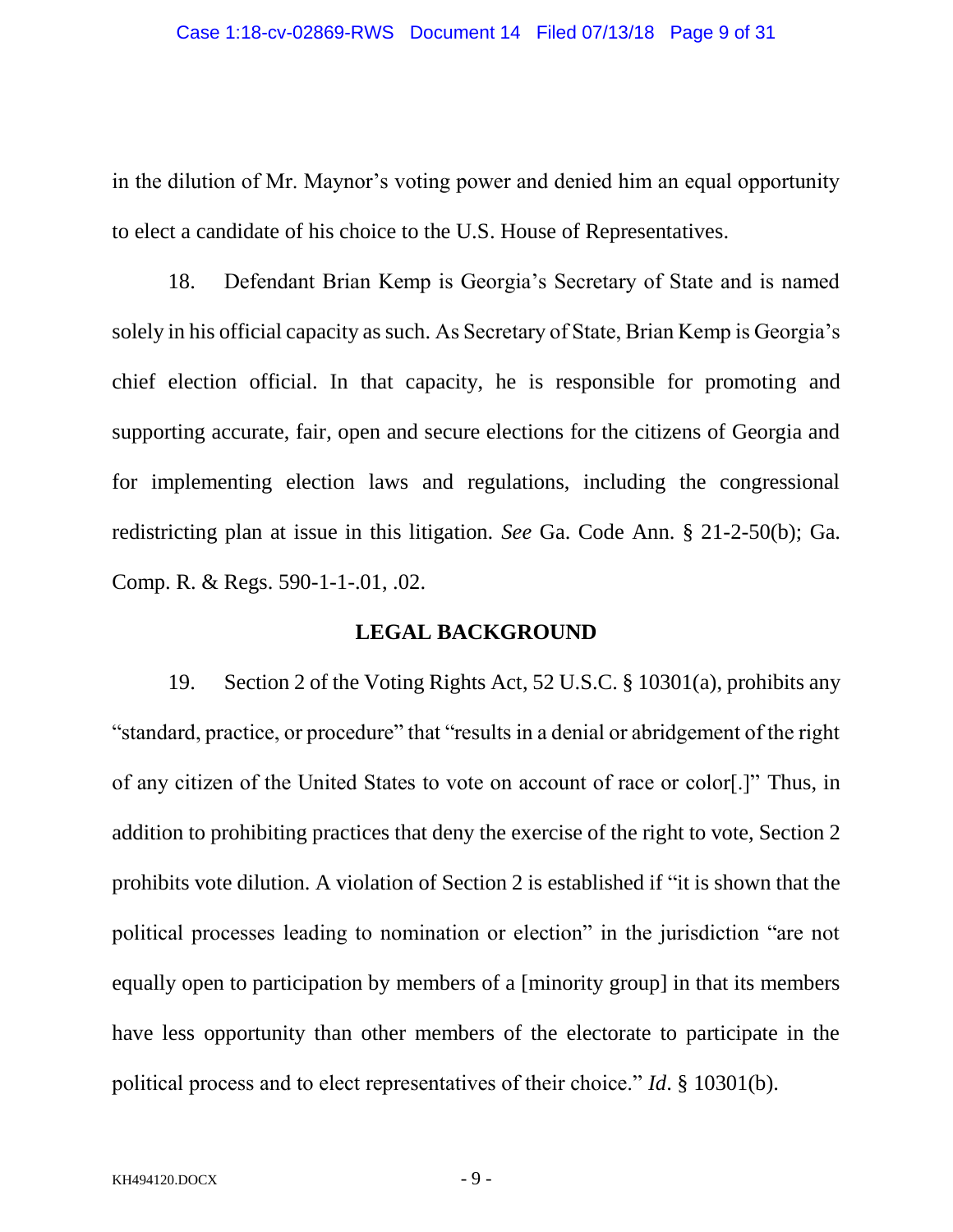20. The dilution of African-American voting strength "may be caused by the dispersal of blacks into districts in which they constitute an ineffective minority of voters or from the concentration of blacks into districts where they constitute an excessive majority." *Thornburg v. Gingles*, 478 U.S. 30, 46 n.11 (1986).

21. The United States Supreme Court, in *Thornburg v. Gingles*, identified three necessary preconditions for a claim of vote dilution under Section 2 of the Voting Rights Act: (1) the minority group must be "sufficiently large and geographically compact to constitute a majority in a single-member district"; (2) the minority group must be "politically cohesive"; and (3) the majority must vote "sufficiently as a bloc to enable it . . . usually to defeat the minority's preferred candidate." *Gingles*, 478 U.S. at 50-51.

22. Once all three preconditions are established, the statute directs courts to consider whether, under the totality of the circumstances, members of a racial group have less opportunity than other members of the electorate to participate in the political process and to elect representatives of their choice. 52 U.S.C. § 10301(b). The Senate Report on the 1982 amendments to the Voting Rights Act identifies several non-exclusive factors that courts should consider when determining if, under the totality of circumstances in a jurisdiction, the operation of the electoral device being challenged results in a violation of Section 2.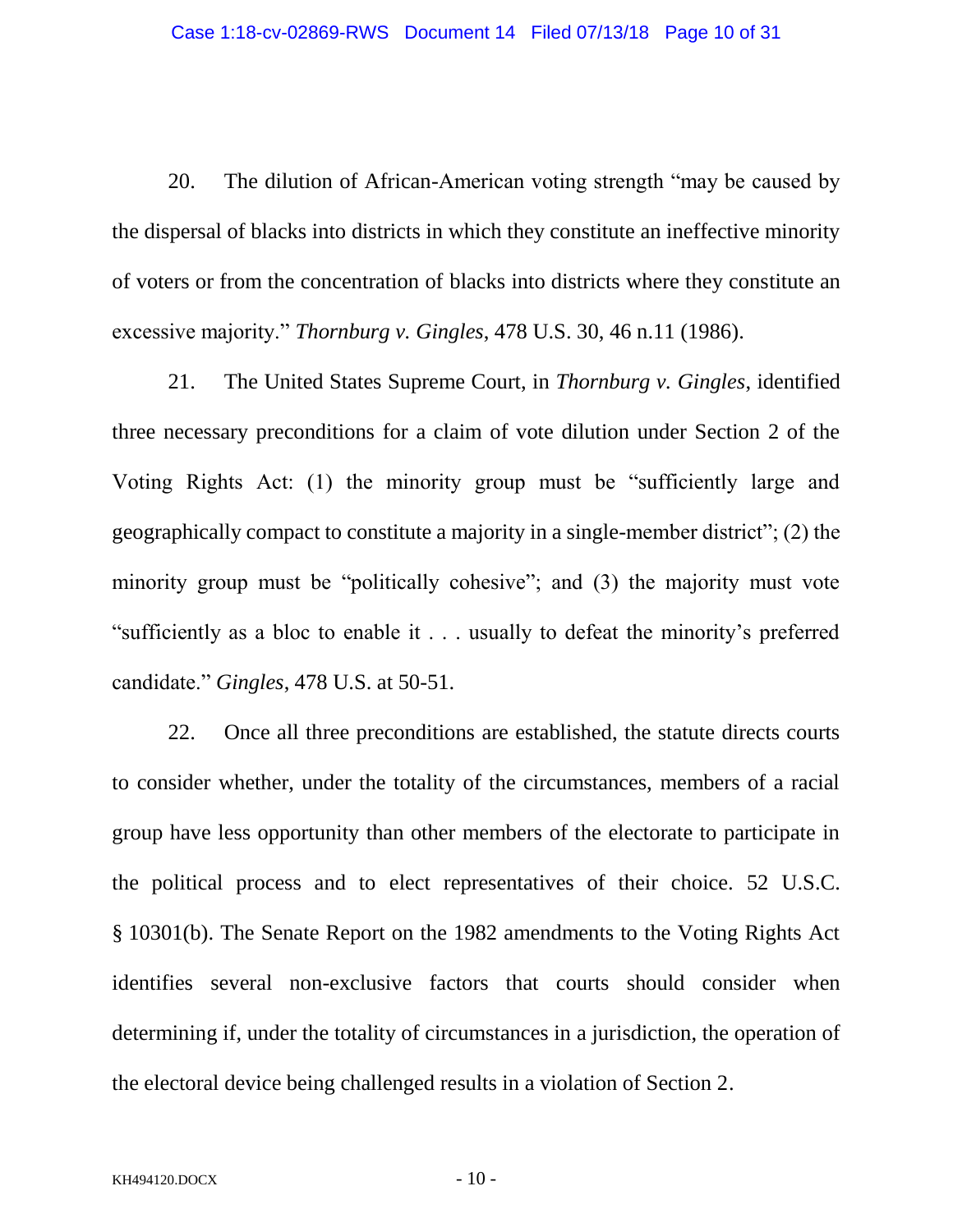23. These Senate Factors include: (1) the history of official voting-related discrimination in the state or political subdivision; (2) the extent to which voting in the elections of the state or political subdivision is racially polarized; (3) the extent to which the state or political subdivision has used voting practices or procedures that tend to enhance the opportunity for discrimination against the minority group, such as unusually large election districts, majority-vote requirements, and prohibitions against bullet-voting; (4) the exclusion of members of the minority group from candidate slating processes; (5) the extent to which minority group members bear the effects of discrimination in areas such as education, employment, and health, which hinder their ability to participate effectively in the political process; (6) the use of overt or subtle racial appeals in political campaigns; and (7) the extent to which members of the minority group have been elected to public office in the jurisdiction.

24. The Senate Report itself and the cases interpreting it have made clear that "there is no requirement that any particular number of factors be proved, or that a majority of them point one way or the other." *United States v. Marengo Cty. Comm'n*, 731 F.2d 1546, 1566 n.33 (11th Cir. 1984) (quoting S. Rep. No. 97-417, at 29 (1982)); *see also id.* at 1566 ("The statute explicitly calls for a 'totality-of-the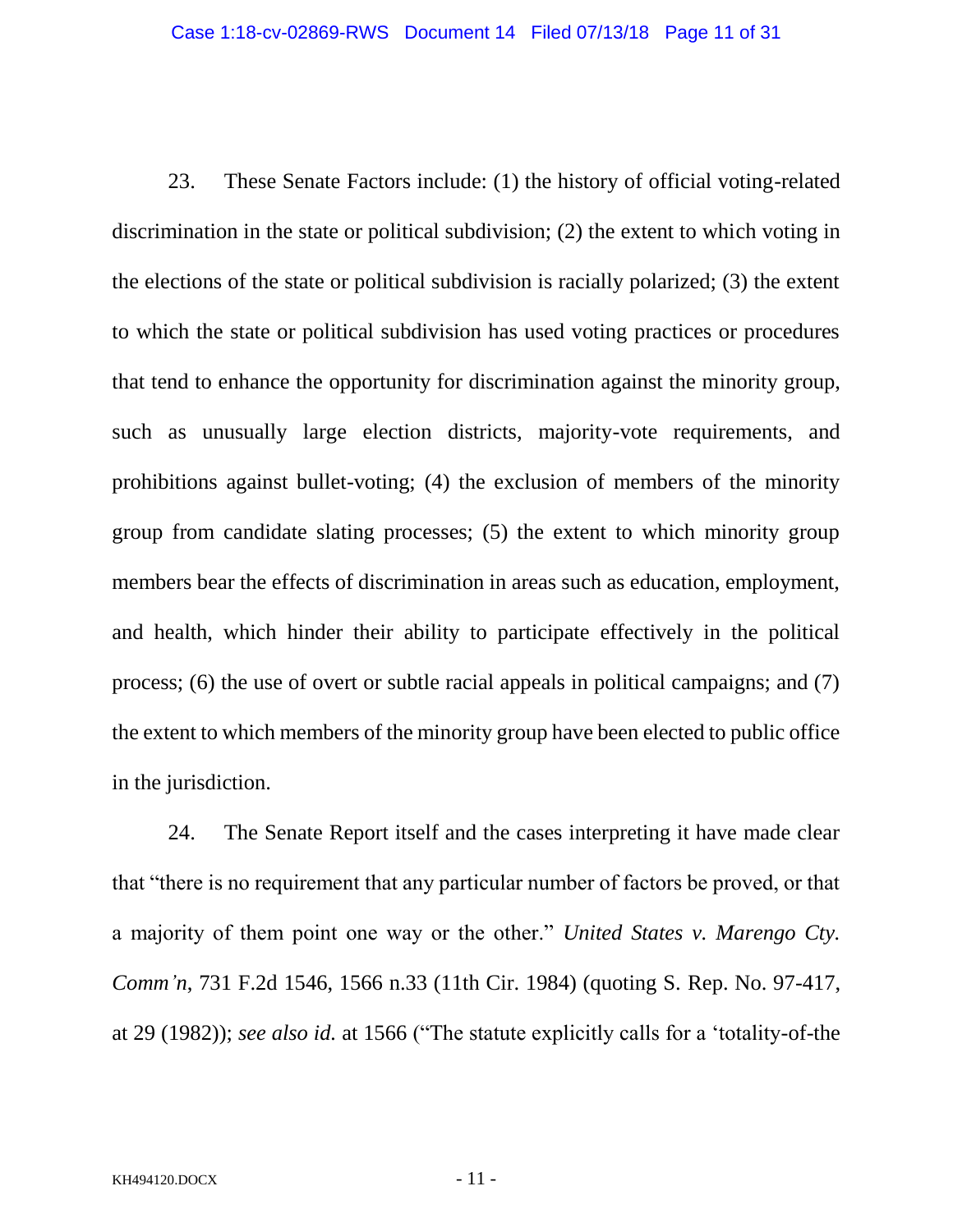circumstances' approach and the Senate Report indicates that no particular factor is an indispensable element of a dilution claim.").

## **FACTUAL BACKGROUND**

25. From 2000 to 2010, Georgia's population increased by more than 1.5 million. Over 80 percent of the population growth during that period is attributable to the increase in Georgia's minority population. The 2010 Census indicates that Georgia's African-American population grew by over 25 percent and now comprises more than 30 percent of Georgia's total population.

26. Because of its rapid population growth, Georgia gained a 14th congressional district following the 2010 Census.

27. On August 31, 2011, the Republican-controlled General Assembly passed H.B. 20EX, which adopted a new congressional redistricting plan that revised existing congressional district boundaries and added a 14th district. On September 6, 2011, Governor Deal signed H.B. 20EX into law.

28. Although Georgia gained its 14th congressional district largely because of the growth of its African-American and other minority populations, the new district created under H.B. 20EX—referred to as CD 9—has the smallest African-American population of any district in the state.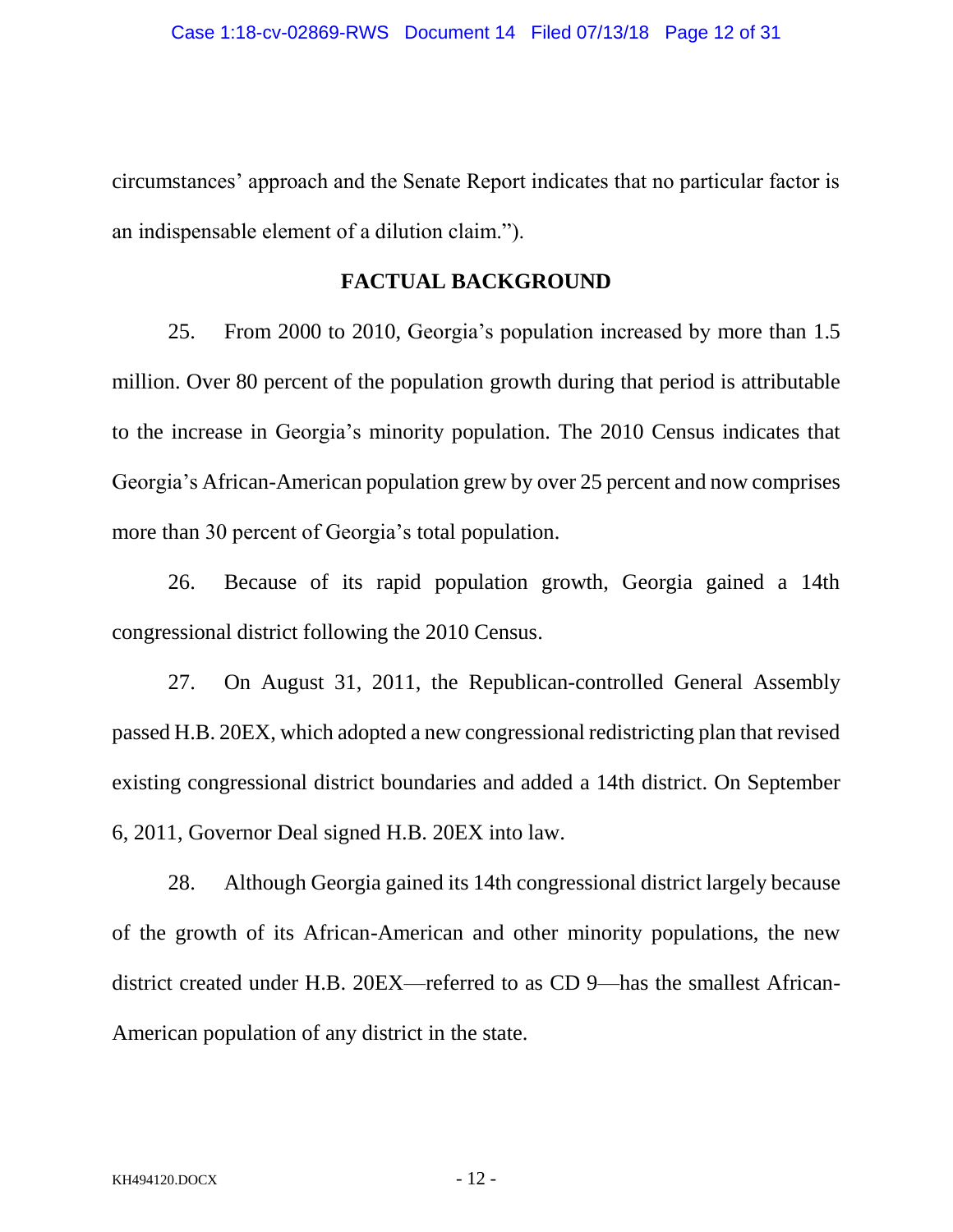29. Rather than create additional districts in which Georgia's growing African-American population would have the opportunity to elect candidates of their choice, the Republican-controlled General Assembly did just the opposite: it cracked politically cohesive and geographically compact African-American communities to dilute their influence in what was originally a competitive district, CD 12.

30. In particular, the General Assembly diluted African-American voting strength in and around CD 12 by moving Savannah—and the bulk of its African-American population—out of that district, and into CD 1, while expanding CD 12 to the north to capture white voters in Richmond County and Columbia County. As a result, BVAP in CD 12 decreased from 41.5 percent to 33.3 percent. And under the new congressional district map, a Republican candidate defeated Democratic incumbent John Barrow, who was the African-American community's candidate of choice in the 2014 congressional general election, which gave Republicans the CD 12 seat for the first time since 2004.

31. Democratic African-American legislators were largely excluded from the redistricting process. In February 2011, Republican leaders created the Legislative and Congressional Reapportionment Office (the "Office"), which the General Assembly's website describes as a "Joint Office . . . responsible for providing the General Assembly with redistricting services," and retained Ann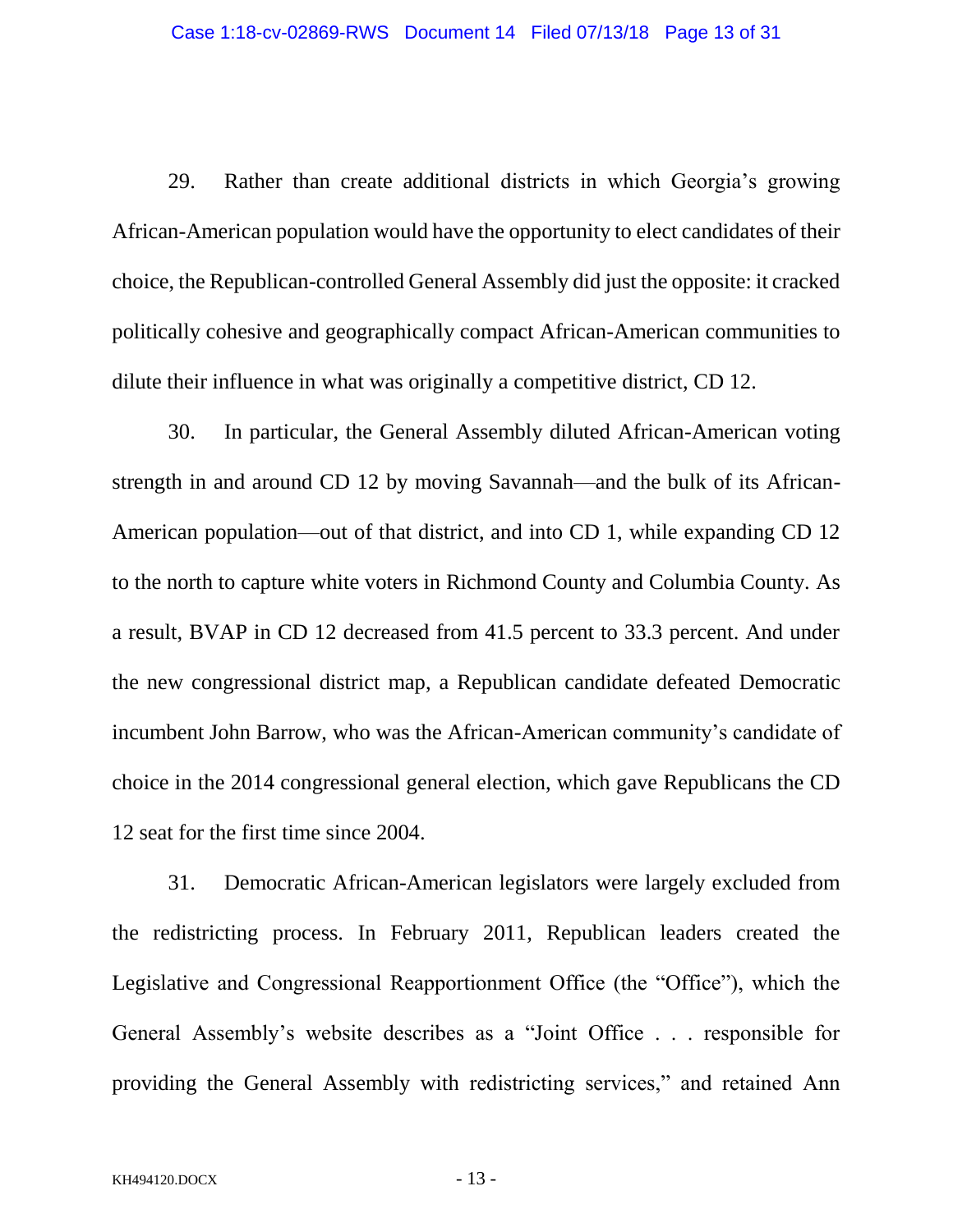Lewis, counsel to the state Republican Party, to provide legal guidance to the Office. Georgia Gen. Assembly, Joint Offices, Reapportionment, http://www.legis.ga.gov/Joint/reapportionment/en-US/default.aspx.

32. Although the Office was required to provide services to both parties, Republican legislators did not initially inform Democrats of its creation. African-American House Democratic leader Stacey Abrams expressed concern that the unilateral creation of the Office "raise[d] some serious questions about transparency and accountability." African-American Senate Democratic leader, Robert Brown, called the creation of the Office "very much a surprise." Shannon McCaffrey, *Georgia GOP, Democrats argue over redistricting effort*, SAVANNAHNOW (Feb. 4, 2011), http://savannahnow.com/news/2011-02-04/georgia-gop-democratsargue-over-redistricting-effort.

33. Receiving little to no support from African-American legislators, H.B. 20EX passed both the House of Representatives and the Senate along racial lines. In the House, 40 out of 41 African-American representatives voted against the plan; and in the Senate, not a single African-American senator voted in favor. Notably, African-American Congressman and civil rights icon, John Lewis, described the congressional redistricting map as "an affront to the spirit and the letter of the Voting Rights Act." Aaron G. Sheinin, *GOP redistricting plan would tighten grip on*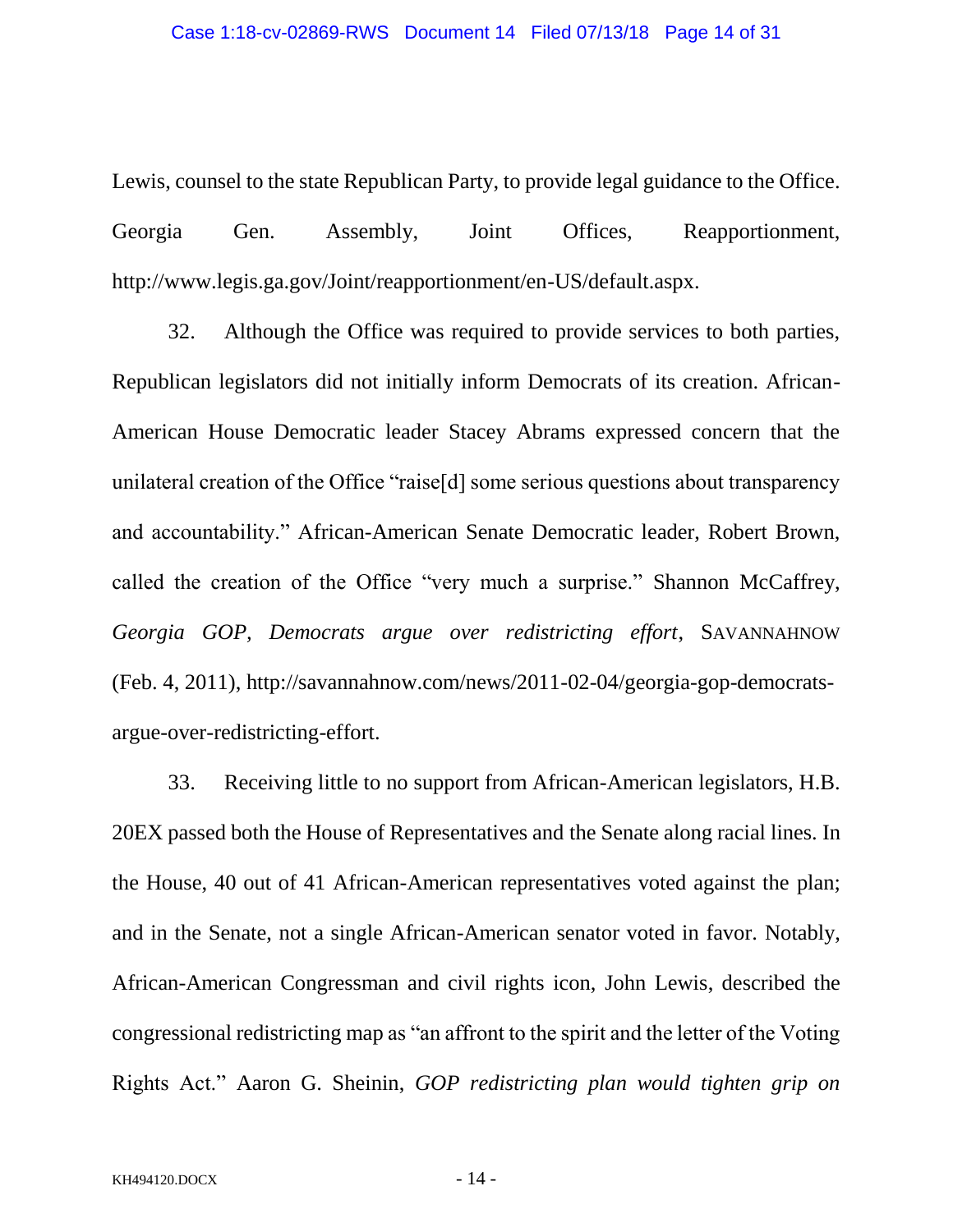*congressional delegation*, ATLANTA J. CONST., (Aug. 23, 2011), http://www.ajc.com/news/local-govt--politics/gop-redistricting-plan-wouldtighten-grip-congressional-delegation/7pf5U0xghjknRgzQUW7O8O/.

34. H.B. 20EX has denied—and unless enjoined will continue to deny— African Americans in or around CD 12 the opportunity to elect candidates of their choice by excising large swaths of African-American voters from majority-white districts, while importing white voters to dilute the voting strength of the remaining African-American population.

35. African-American voters in and around CD 12 are sufficiently numerous and geographically compact to comprise a majority of eligible voters in an additional congressional district.

36. By reversing the dilution of African-American votes in or around CD 12, the Republican-controlled General Assembly could have created another congressional district that would have included the areas where Plaintiffs reside, and in which African Americans would have the opportunity to elect their preferred candidates as required by Section 2 of the Voting Rights Act.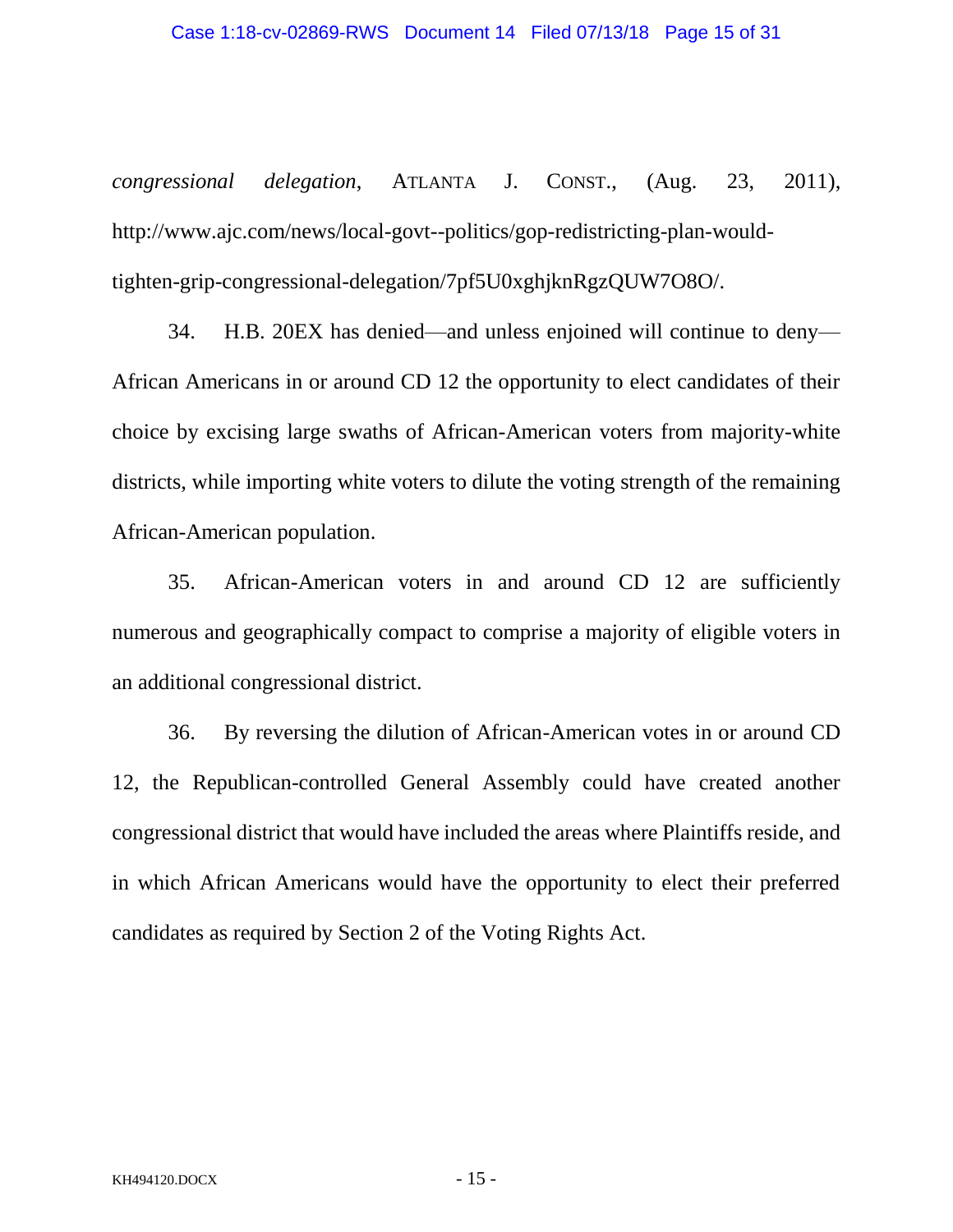#### **Racial Polarization**

37. This Court has recognized that "voting in Georgia is highly racially polarized," and "[d]istricts with large black populations are likely to vote Democratic." *Ga. State Conference of NAACP v. Georgia*, --- F. Supp. 3d ---, 2018 WL 2459168, at \*2 (N.D. Ga. 2018).

38. African-American voters in Georgia are politically cohesive, and overwhelmingly support Democratic candidates.

39. Georgia currently has four African-American representatives in Congress. Three were elected in majority-minority congressional districts. The fourth African-American Congressman, Sanford Bishop, is an incumbent who was elected in a district in which African Americans comprise 49.5 percent of the voting age population and 50.1 percent of registered voters.

40. The white majority, which overwhelmingly supports Republican candidates, usually votes as a bloc to defeat African-American voters' candidates of choice, particularly in areas within or near CD 12.

41. Of the 119 Republicans in the Georgia House of Representatives, none are African American.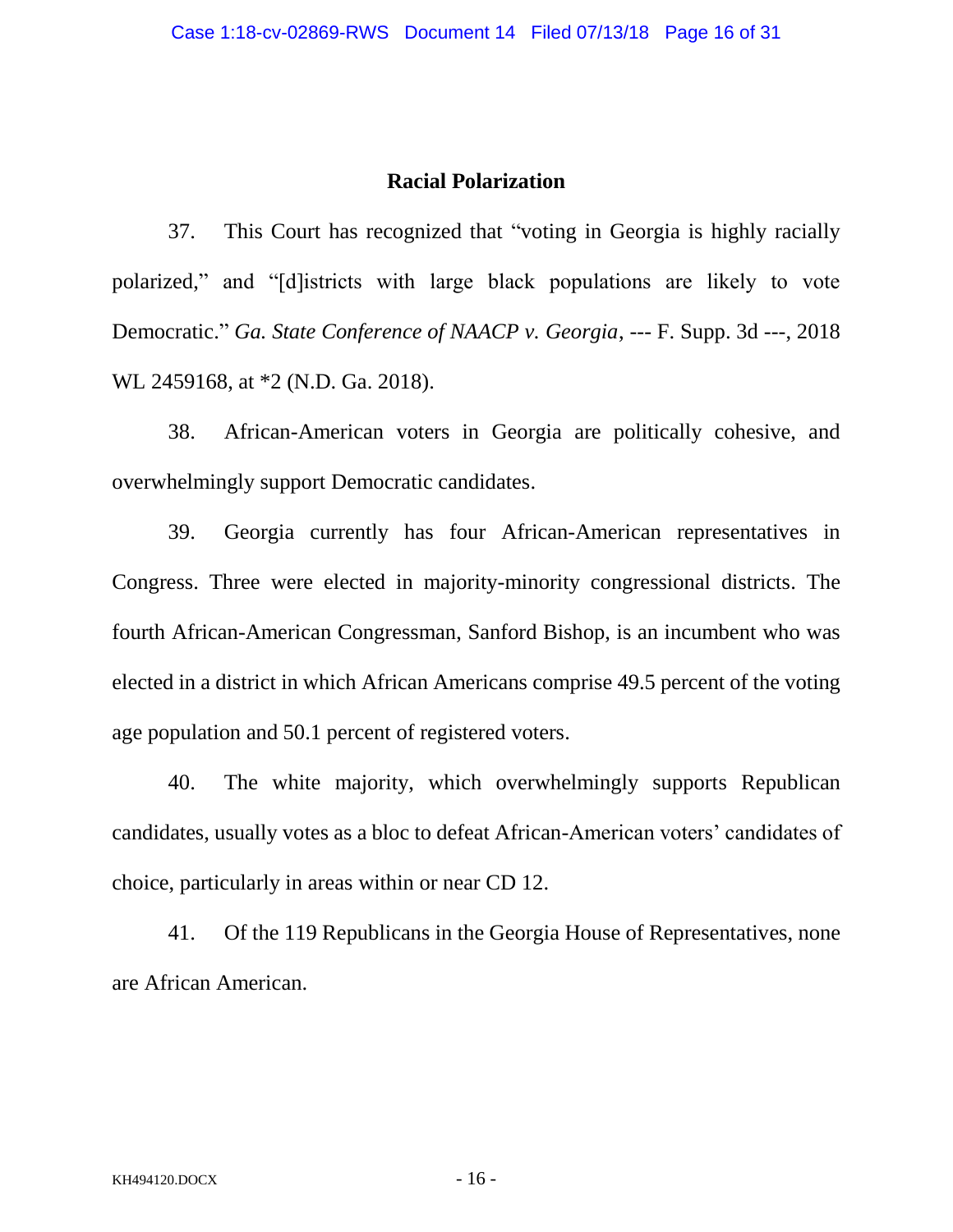42. Forty-six of the 61 Democrats in the Georgia House are African American, the vast majority of whom were also elected in majority-minority districts.

## **History of Discrimination**

43. Georgia's history of discrimination against African Americans, and the state's numerous attempts to deny African-American voters an equal opportunity to participate in the political process, is extensive and well documented.

44. This history dates back to the post-Civil War era, when African Americans in Georgia first gained the right to vote and voted in their first election in April 1868. Soon after this historic election, a quarter of the state's African-American legislators were either jailed, threatened, beaten, or killed, and, in 1871, the Georgia General Assembly passed a resolution that expelled 25 African-American representatives and three senators, but permitted the four mixed-race members of the General Assembly who did not "look" African American to keep their seats. The General Assembly's resolution was based on the grounds that the right of African Americans to vote did not give them the right to hold office, and African Americans were thus "ineligible" to serve under Georgia's post-Civil War state constitution.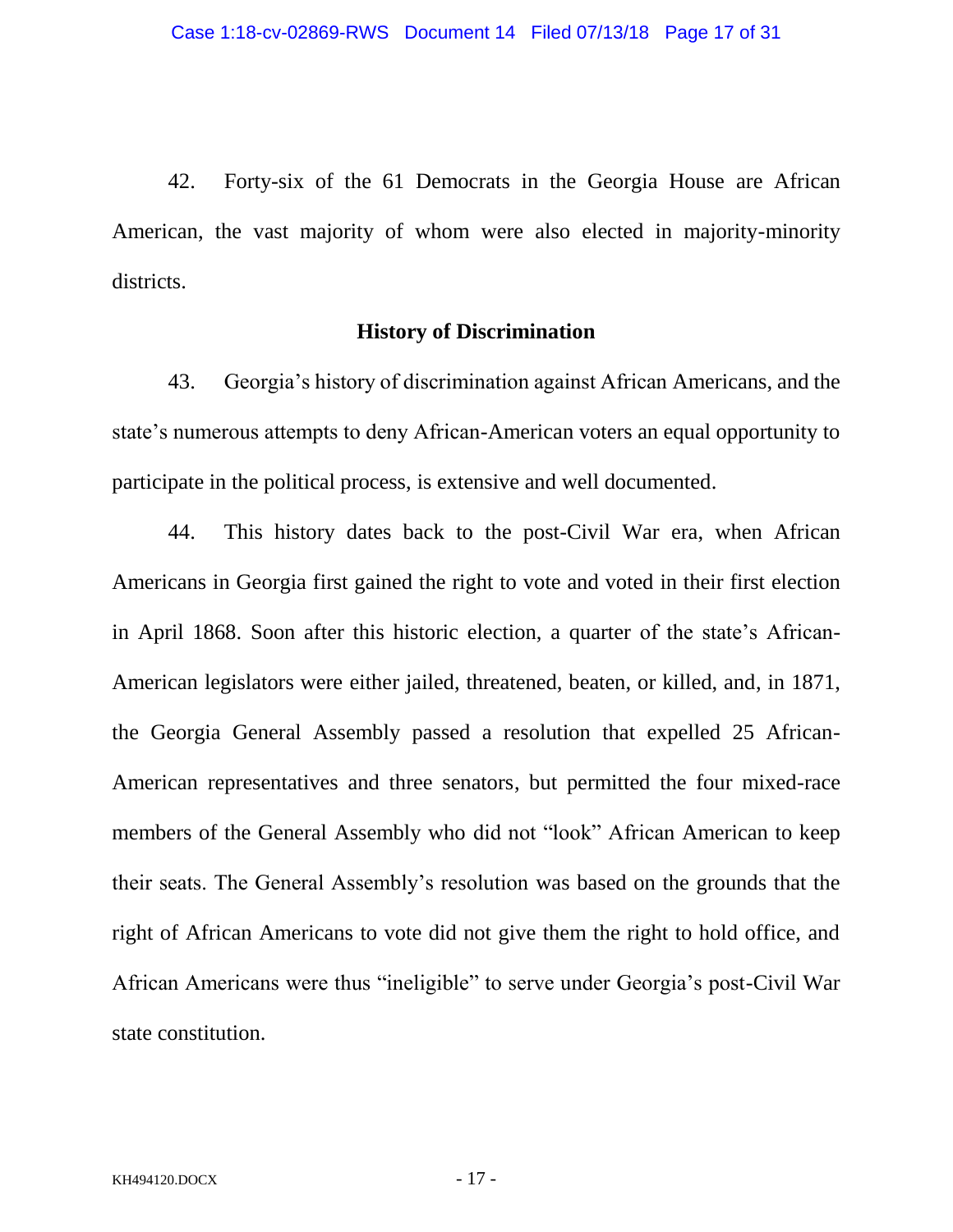45. After being denied the right to hold office, African Americans who attempted to vote also encountered intense and frequently violent opposition. The Ku Klux Klan and other white mobs engaged in a campaign of political terrorism aimed at deterring African-American political participation, including, for instance: attacking an African-American political rally in Mitchell County in 1868, killing and wounding many of the participants; warning African Americans in Wrightsville, Georgia, that "blood would flow" if African Americans exercised their right to vote in an upcoming election; and attacking and beating an African-American man in his own home to prevent him from voting in an upcoming congressional election.

46. In Georgia's General Assembly, fierce resistance to African-American voting rights led to more discriminatory legislation. In 1871, Georgia became the first state to enact a poll tax. At Georgia's 1877 constitutional convention, the General Assembly made the poll tax permanent and cumulative, requiring citizens to pay all back taxes before being permitted to vote. The poll tax reduced turnout among African-American voters in Georgia by half. It has been described as the single most effective disenfranchisement law ever passed. The poll tax was not abolished until 1945, after it had been in effect for almost 75 years.

47. After the poll tax was repealed in 1945, voter registration among African Americans significantly increased. However, as a result of these purposeful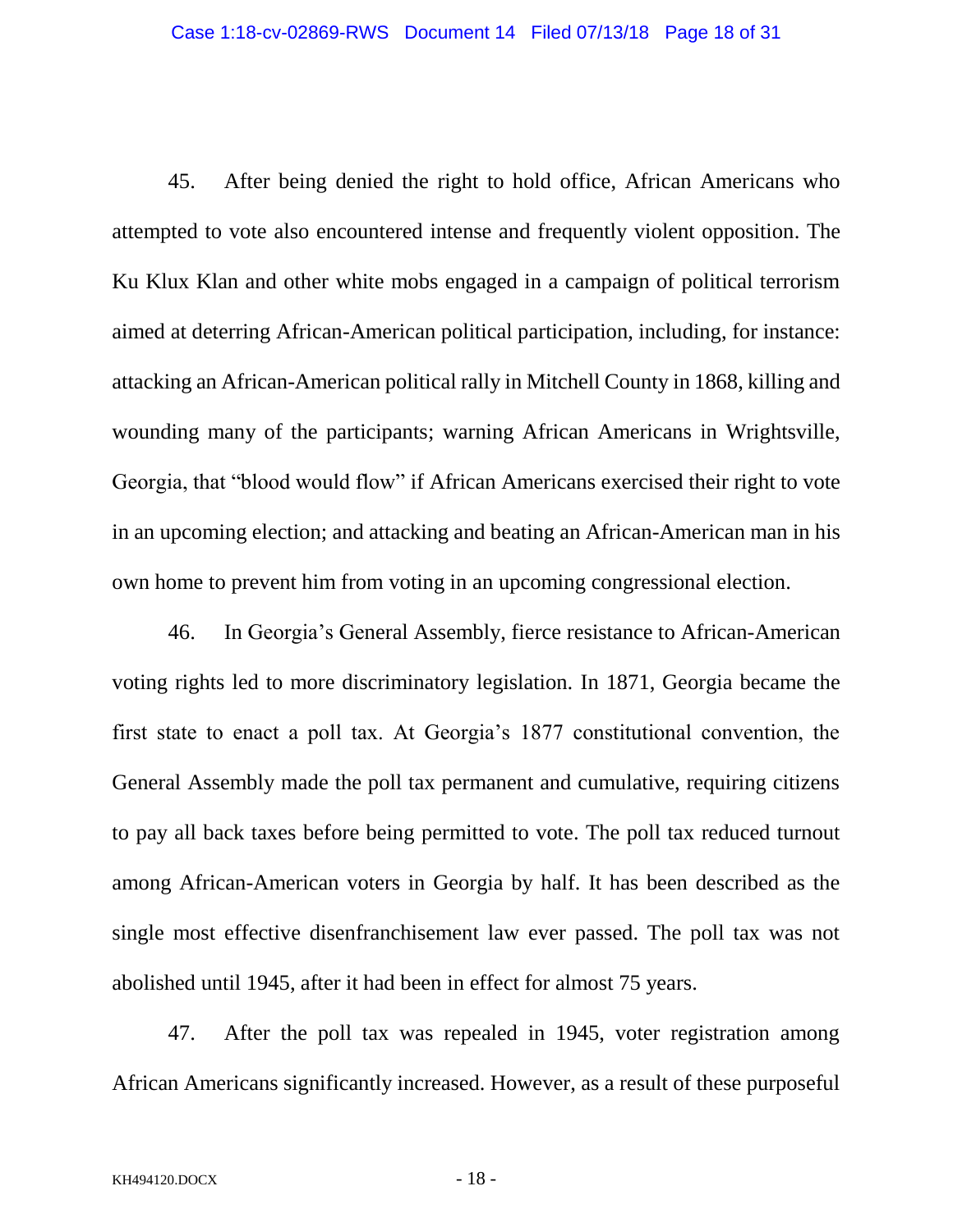voter suppression tactics, between 1908 and 1962, not a single African American served in the Georgia General Assembly.

48. Georgia's history of voter discrimination is far from ancient history. As recently as 1962, 17 municipalities and 48 counties in Georgia required segregated polling places. When the U.S. Department of Justice filed suit to end the practice, a local Macon leader declared that the federal government was ruining "every vestige of the local government."

49. Other means of disenfranchising Georgia's African-American citizens followed. Georgia adopted virtually every one of the "traditional" methods to obstruct the exercise of the franchise by African Americans, including literacy and understanding tests, strict residency requirements, onerous registration procedures, voter challenges and purges, the deliberate slowing down of voting by election officials so that African Americans would be left waiting in line when the polls closed, and the adoption of "white primaries."

50. Attempts to minimize African-American political influence in Georgia have also tainted redistricting efforts. During the 1981 congressional redistricting process, in opposing a bill that would create a 5th District that was majority-African American, Joe Mack Wilson, a Democratic state representative, openly used racial epithets to describe the district. Speaker of the House Tom Murphy objected to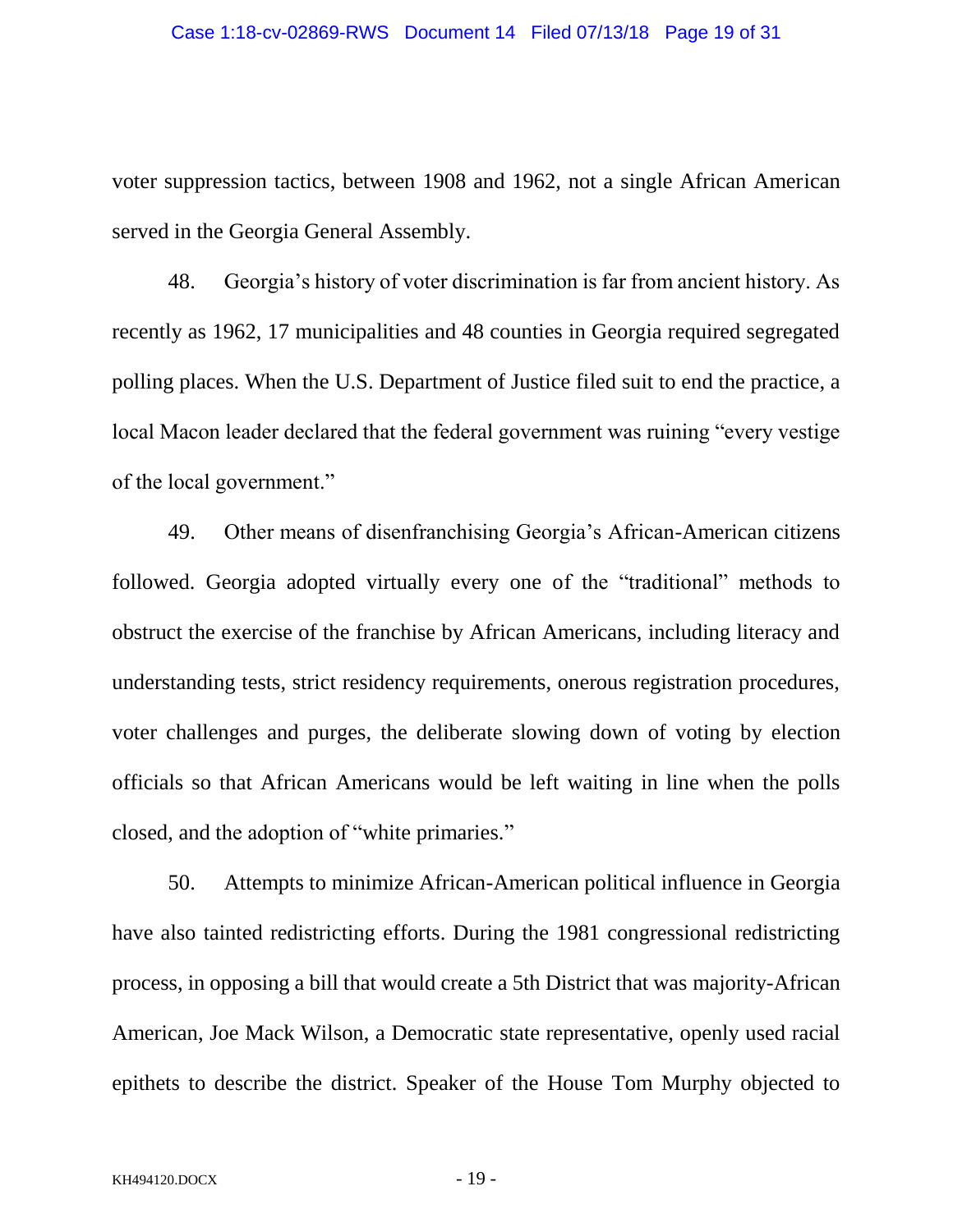creating a district where an African American would certainly be elected and refused to appoint any African Americans to the conference committee for fear that they would support a plan to allow African-American voters to elect a candidate of their choice. Several senators also expressed concern about being perceived as supporting the creation of a black congressional district.

51. Indeed, Georgia's redistricting plans have been invalidated numerous times by federal courts for voting rights violations. In *Georgia v. United States*, 411 U.S. 526 (1973), the Supreme Court affirmed the three-judge district court's decision that Georgia's 1972 reapportionment plan violated Section 5 of the Voting Rights Act, at least in part because it diluted the African-American vote in an Atlanta-based congressional district in order to ensure the election of a white candidate. *See also Busbee v. Smith*, 549 F. Supp. 494, 517 (D.D.C. 1982) (denying pre-clearance based on evidence that Georgia's redistricting plan was the product of purposeful discrimination in violation of the Voting Rights Act), *aff'd*, 459 U.S. 1166 (1983); *see also Miller v. Johnson*, 515 U.S. 900, 917 (1995) (finding racial gerrymandering in violation of the Fourteenth Amendment).

52. Due to its lengthy history of discrimination against racial minorities, Georgia became a "covered jurisdiction" under Section 5 of the Voting Rights Act upon its enactment in 1965, meaning any changes to Georgia's election practices or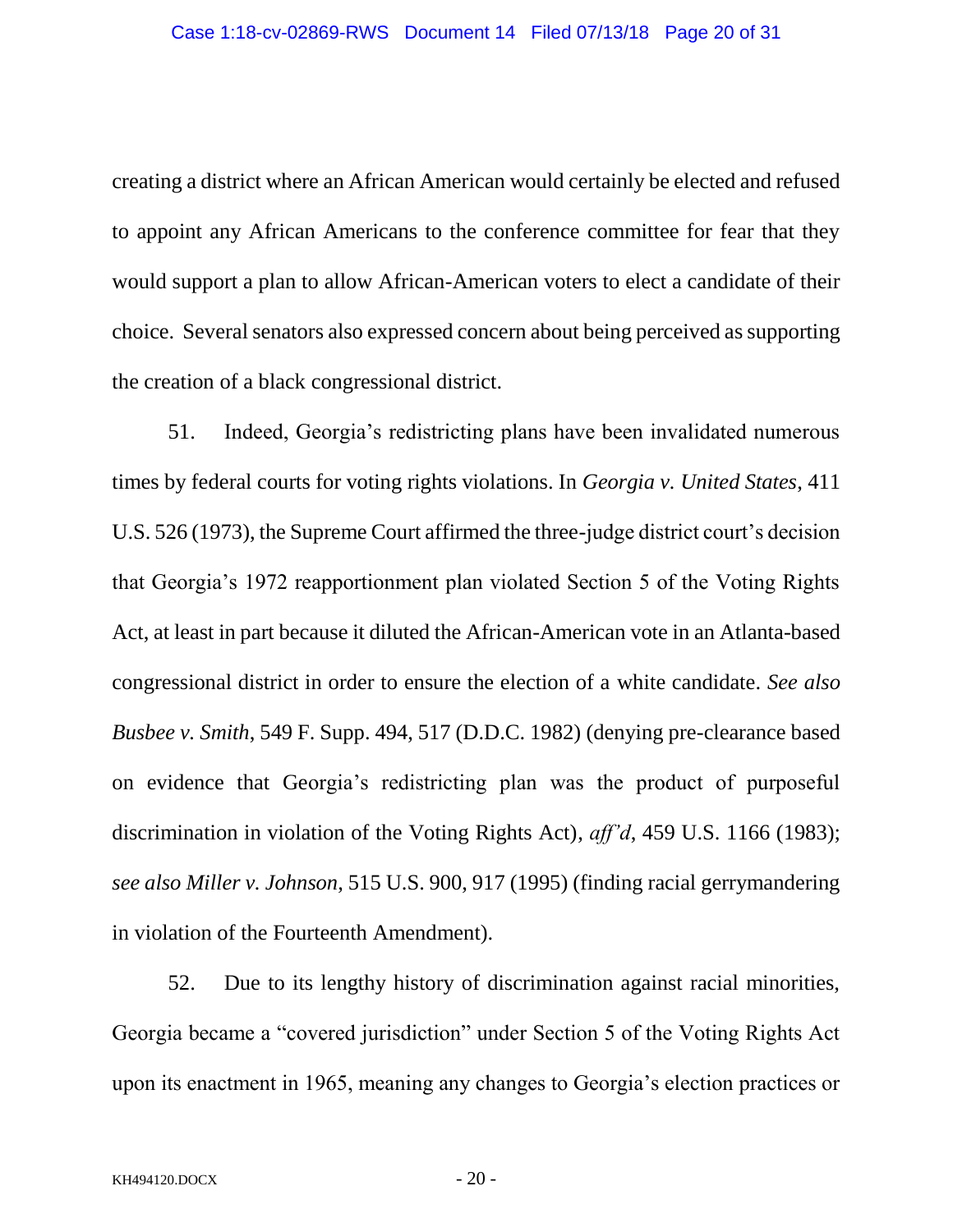procedures (including the enactment of new redistricting plans) were prohibited until either the U.S. Department of Justice or a federal court determined that the change "neither has the purpose nor will have the effect of denying or abridging the right to vote on account of race or color or [membership in a language minority group]." 52 U.S.C. § 10304(a).

53. Accordingly, between 1965 and 2013, when the Supreme Court effectively barred enforcement of the Section 5 preclearance requirement in *Shelby County v. Holder*, the federal government's independent oversight helped guard Georgia's minority voters against disenfranchisement and arbitrary and disparate treatment by the State in its election practices and procedures. While Section 5 was in effect, Georgia received more than 170 preclearance objection letters from the U.S. Department of Justice.

54. What is briefly described here as Georgia's history of race discrimination in voting has been thoroughly documented by historians and scholars. The history is so extensive and well-established that courts have effectively taken judicial notice of it. *See*, *e.g.*, *Brooks v. State Bd. of Elections*, 848 F. Supp. 1548, 1560 (S.D. Ga. 1994) ("The history of the state['s] segregation practice and laws at all levels has been rehashed so many times that the Court can all but take judicial notice thereof."); *Johnson v. Miller*, 864 F. Supp. 1354, 1379-80 (S.D. Ga. 1994),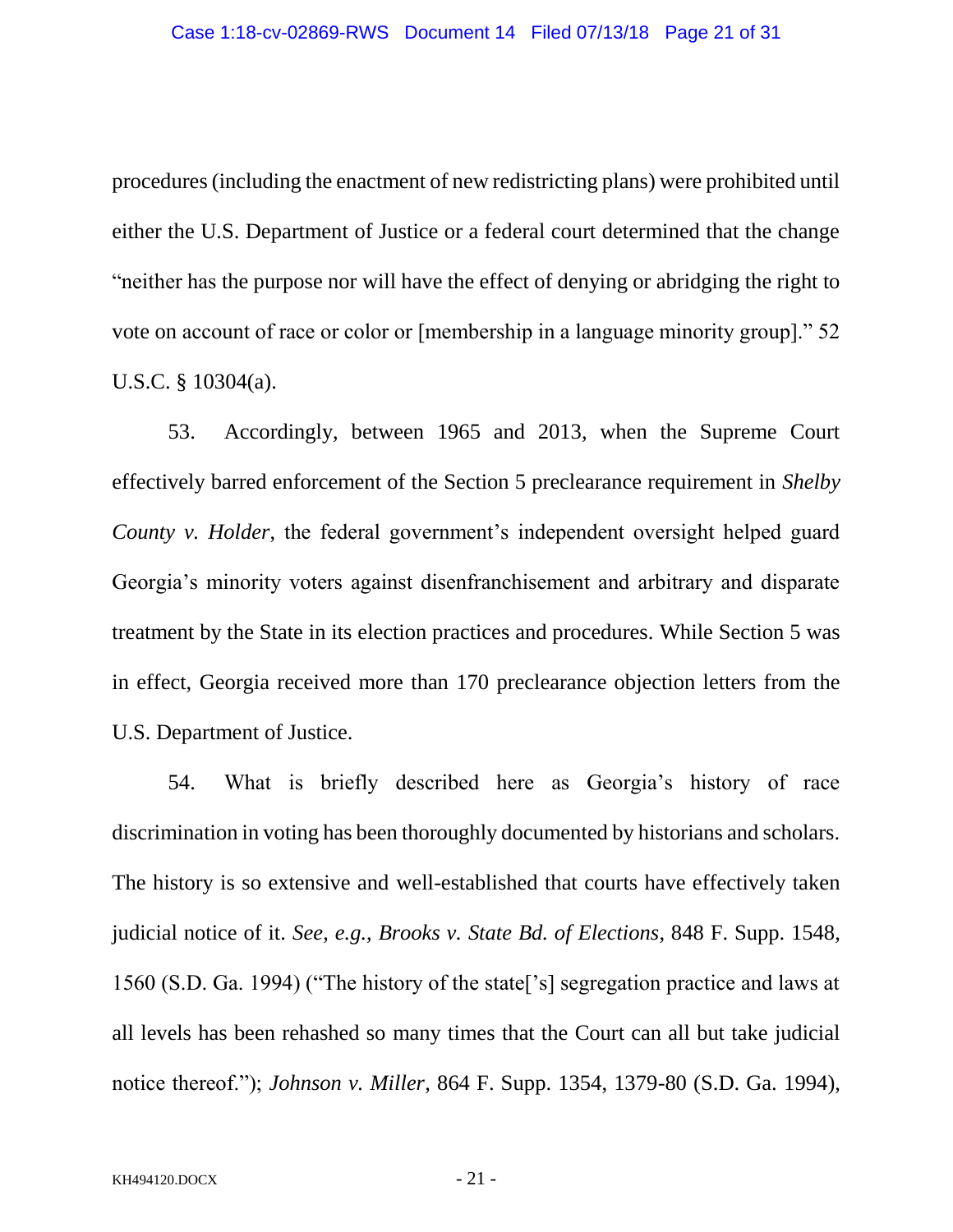("[W]e have given formal judicial notice of the State's past discrimination in voting, and have acknowledged it in the recent cases."), *aff'd and remanded*, 515 U.S. 900 (1995); *Ga. State Conference of the NAACP v. Fayette Cty. Bd. of Comm'rs.*, 950 F. Supp. 2d 1294, 1314 (N.D. Ga. 2013) ("Generally, Georgia has a history chocked full of racial discrimination at all levels. This discrimination was ratified into state constitutions, enacted into state statutes, and promulgated in state policy. Racism and race discrimination were apparent and conspicuous realities, the norm rather than the exception.") (quoting *Brooks*, 848 F. Supp. at 1560), *aff'd in part, vacated in part, rev'd in part and remanded*, 775 F.3d 1336 (11th Cir. 2015).

### **Use of Racial Appeals in Political Campaigns**

55. In addition to Georgia's history of discrimination against minorities in voting, political campaigns—both historically and in recent elections—have often relied on overt or subtle racial appeals.

56. In 2016, Tom Worthan, former Republican Chairman of the Douglas County Board of Commissioners, was caught on video making racist comments aimed at discrediting his African-American opponent, Romona Jackson-Jones, and an African-American sheriff candidate, Tim Pounds. During the recorded conversation with a Douglas County voter, Worthan asked, "Do you know of another government that's more black that's successful? They bankrupt you." Worthan also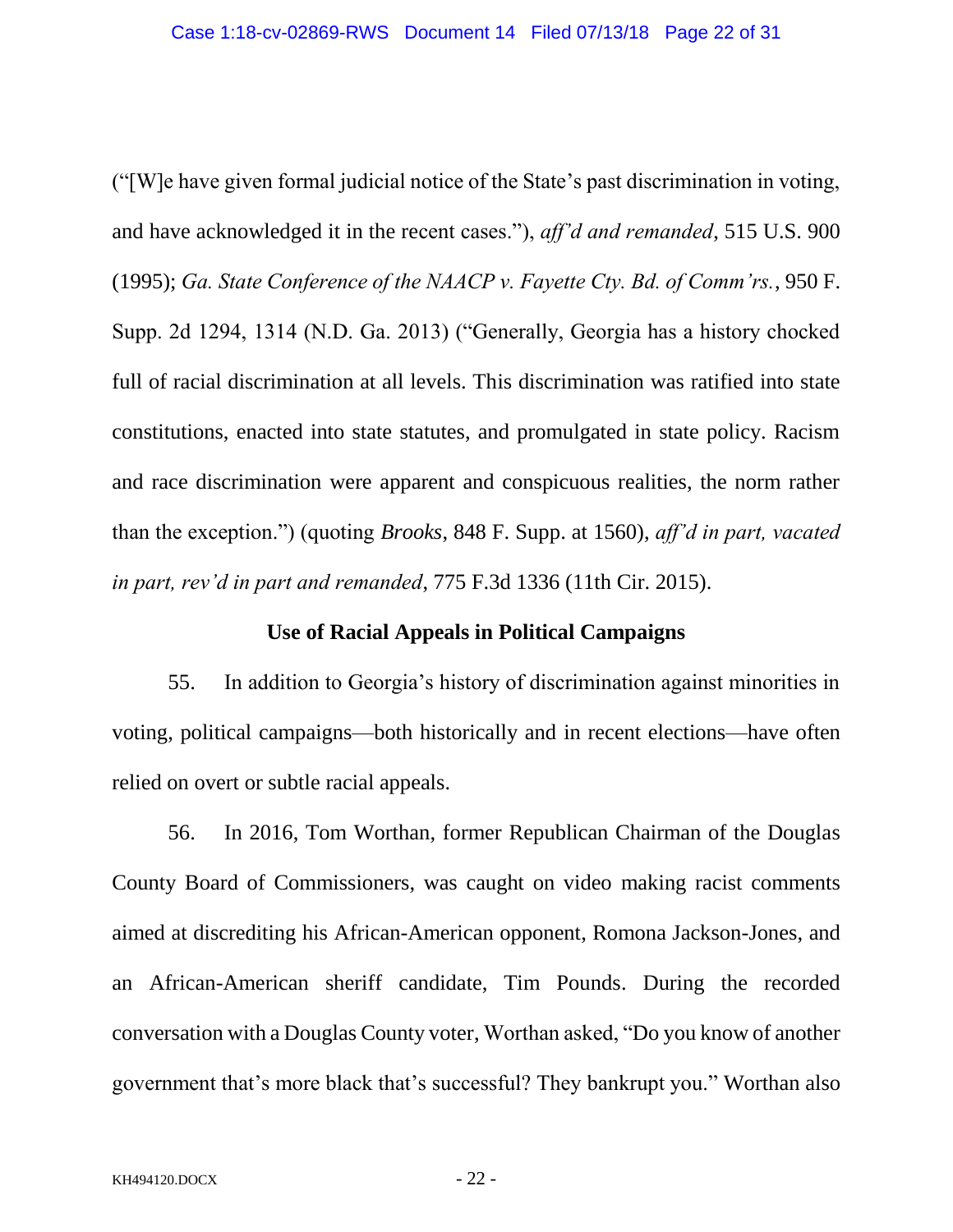stated, in reference to Pounds, "I'd be afraid he'd put a bunch of blacks in leadership positions," and that "he'd put his black brothers in positions that maybe they're not qualified to be in."

57. In the 2017 special election for Georgia's Sixth Congressional District, U.S. Rep. Karen Handel's husband shared an image over social media which urged voters to "free the black slaves from the Democratic plantation." The image also stated: "Criticizing black kids for obeying the law, studying in school, and being ambitious as 'acting white' is a trick Democrats play on Black people to keep them poor, ignorant, and dependent."

58. During that same election, Jere Wood, the Republican mayor of Roswell, which is Georgia's seventh largest city, insinuated that voters in Georgia's Sixth Congressional District—a majority-white district that has been represented by white Republicans Newt Gingrich, Senator Johnny Isakson, Tom Price, and now Karen Handel, over the past three decades—would not vote for Democratic candidate Jon Ossoff in the 2017 special election because he has an "ethnicsounding" name. When describing voters in the Sixth District, Wood said, "If someone is going down the list, they're gonna vote for somebody who is familiar . . . If you just say 'Ossoff,' some folks are gonna think, 'Is he Muslim? Is he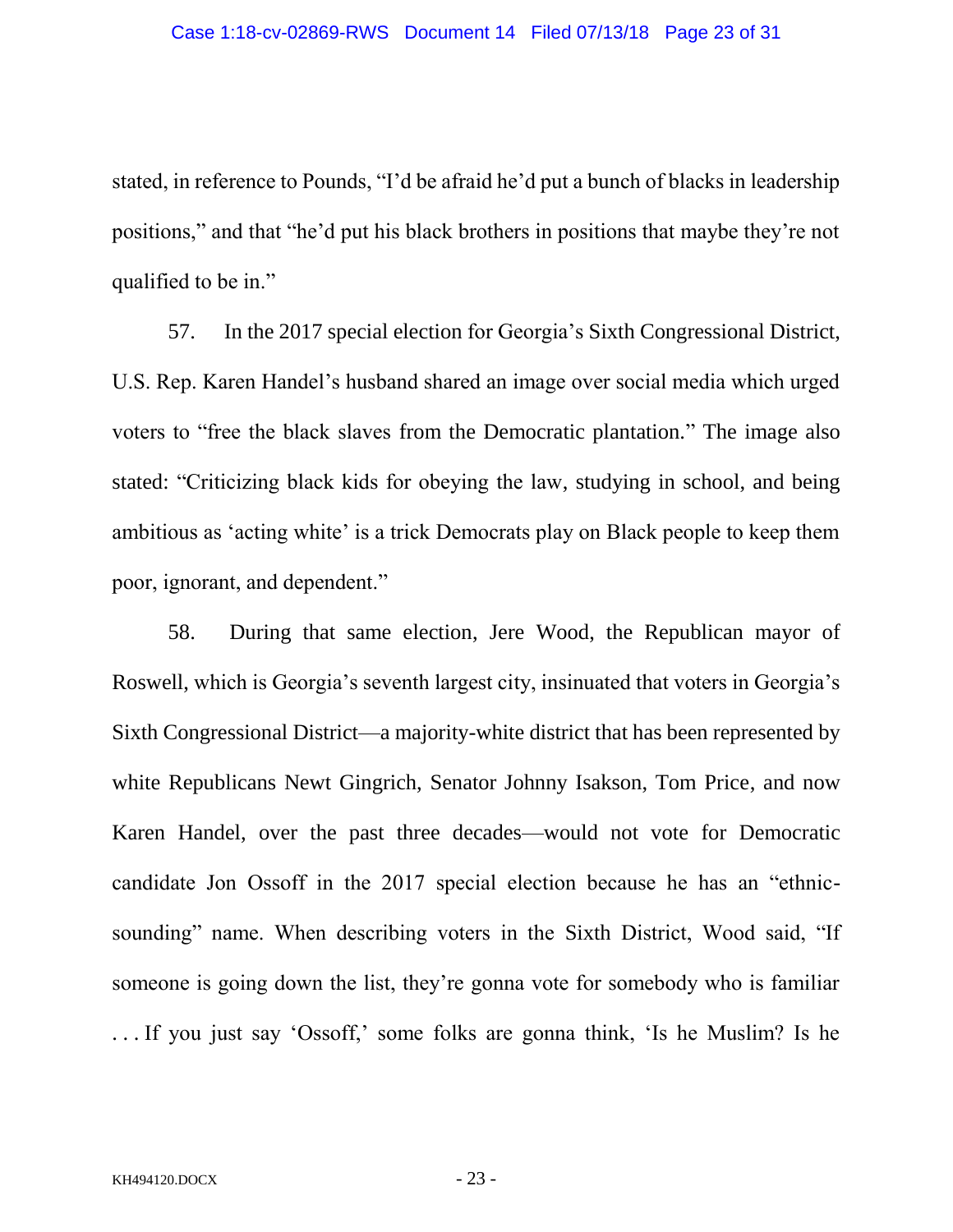Lebanese? Is he Indian?' It's an ethnic-sounding name, even though he may be a white guy, from Scotland or wherever."

59. On a separate occasion, state senator Fran Millar alluded to the fact that Georgia's Sixth District was gerrymandered in such a way that it would not support electing Jon Ossoff, specifically because he is the former aide to an African-American Congressman. Senator Millar said, "I'll be very blunt. These lines were not drawn to get Hank Johnson's protégé to be my representative. And you didn't hear that . . . They were not drawn for that purpose, OK? They were not drawn for that purpose."

60. Earlier in 2017, Tommy Hunter, a member of the board of commissioners in Gwinnett County, the second most populous county in the state, called African-American Representative John Lewis a "racist pig" and suggested that his re-election to the United States House of Representatives is "illegitimate" because he represents a majority-minority district.

61. And in the 2014 Democratic primary election for House District 105, an unidentified Republican firm reportedly conducted a racially divisive robocall among likely Democratic voters asking if they would prefer to vote for "an Asian businessman or an African American swim mom." The poll was apparently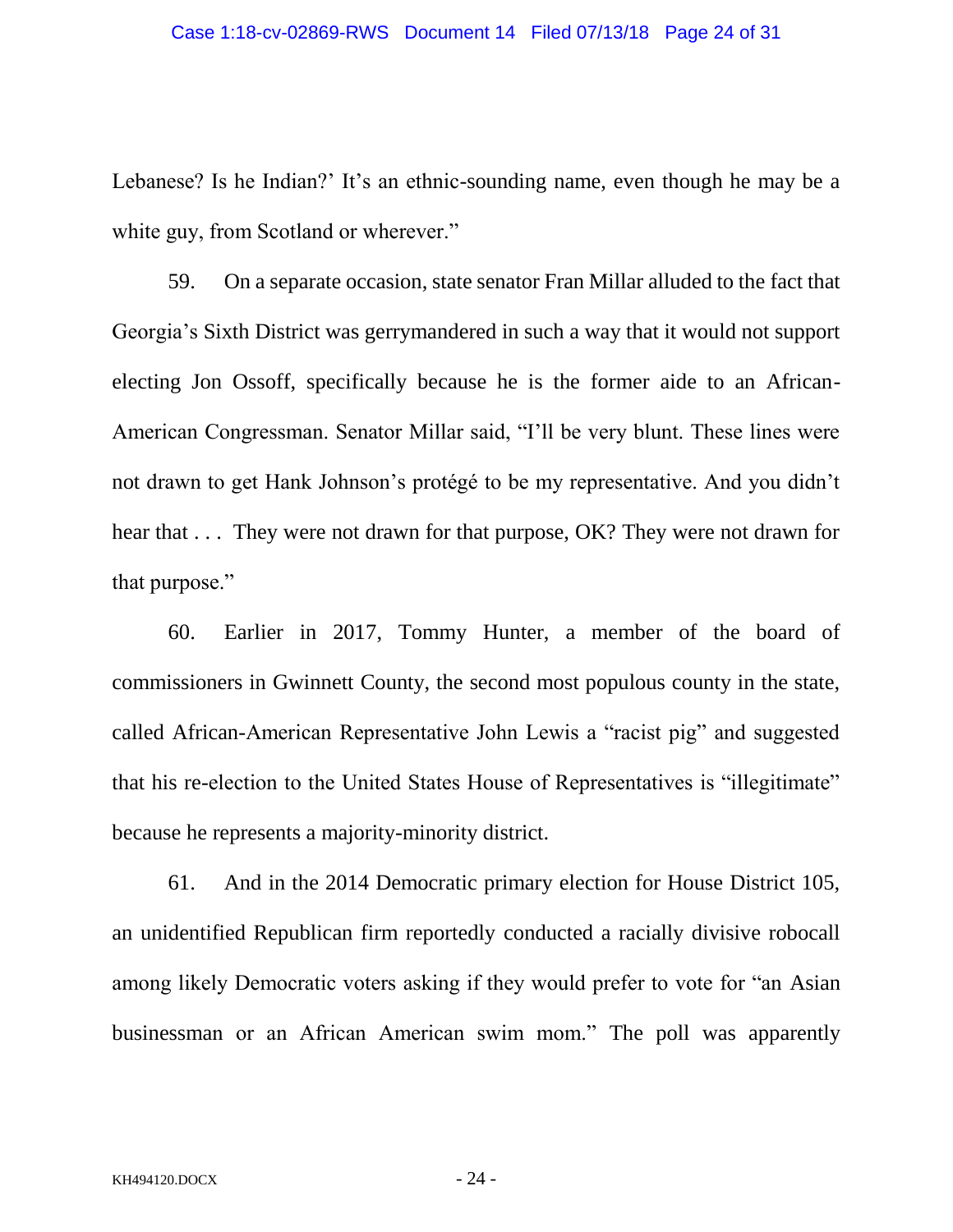referencing the Asian-American candidate Tim Hur and African-American candidate Renita Hamilton.

62. These are just a few, more recent examples of the types of racially charged political campaigns that have tainted elections in Georgia throughout the state's history.

## **Ongoing Effects of Georgia's History of Discrimination**

63. State-sponsored segregation under Georgia's Jim Crow laws permeated all aspects of daily life and relegated African Americans to second class citizenship. Georgia lawmakers segregated everything from public schools, to hospitals and graveyards. African Americans in Georgia were also precluded from sitting on juries, which effectively denied African-American litigants equal justice under the law. Moreover, African Americans were excluded from the most desirable manufacturing jobs, which limited their employment opportunities to mostly unskilled, low-paying labor. And in times of economic hardship, African-Americans were the first to lose their jobs.

64. Decades of Jim Crow and other forms of state-sponsored discrimination—followed by continued segregation of public facilities well into the latter half of the twentieth century, in defiance of federal law—resulted in persistent socioeconomic disparities among African Americans and whites. These disparities,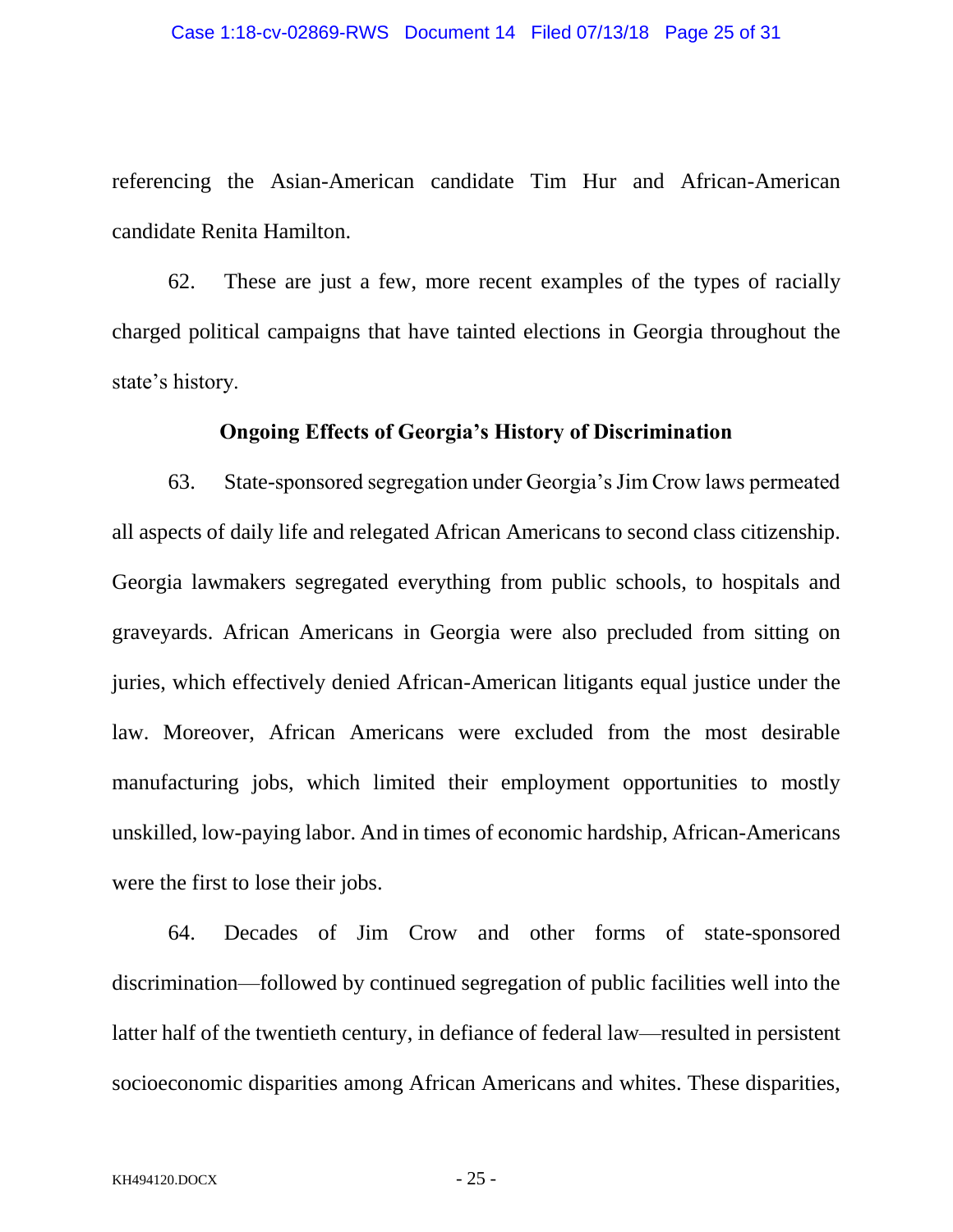in areas such as education, employment, and health, hinder the ability of African Americans to participate effectively in the political process.

65. African Americans in Georgia, for instance, are less likely to earn a degree than their white counterparts and have lower levels of educational attainment. According to the U.S. Census Bureau's 2012-2016 American Community Survey 5- Year Estimates, 22.1 percent of African Americans have obtained a bachelor's degree or higher, compared to 33.1 percent of whites.

66. Further compounding the disparity in educational attainment is the fact that African-American students in Georgia are suspended and expelled at much higher rates. According to the U.S. Department of Education, in the 2011-2012 school year, for instance, African-American males received out-of-school suspensions at more than double the rate of white males, and African-American female students received out-of-school suspensions at a rate five times greater than their white female counterparts.

67. These racial disparities persist within the criminal justice system as well. Although African Americans comprise just over 30 percent of Georgia's total population, according to the U.S. Department of Justice, Bureau of Justice Statistics, over 60 percent of Georgia's prison population is African American.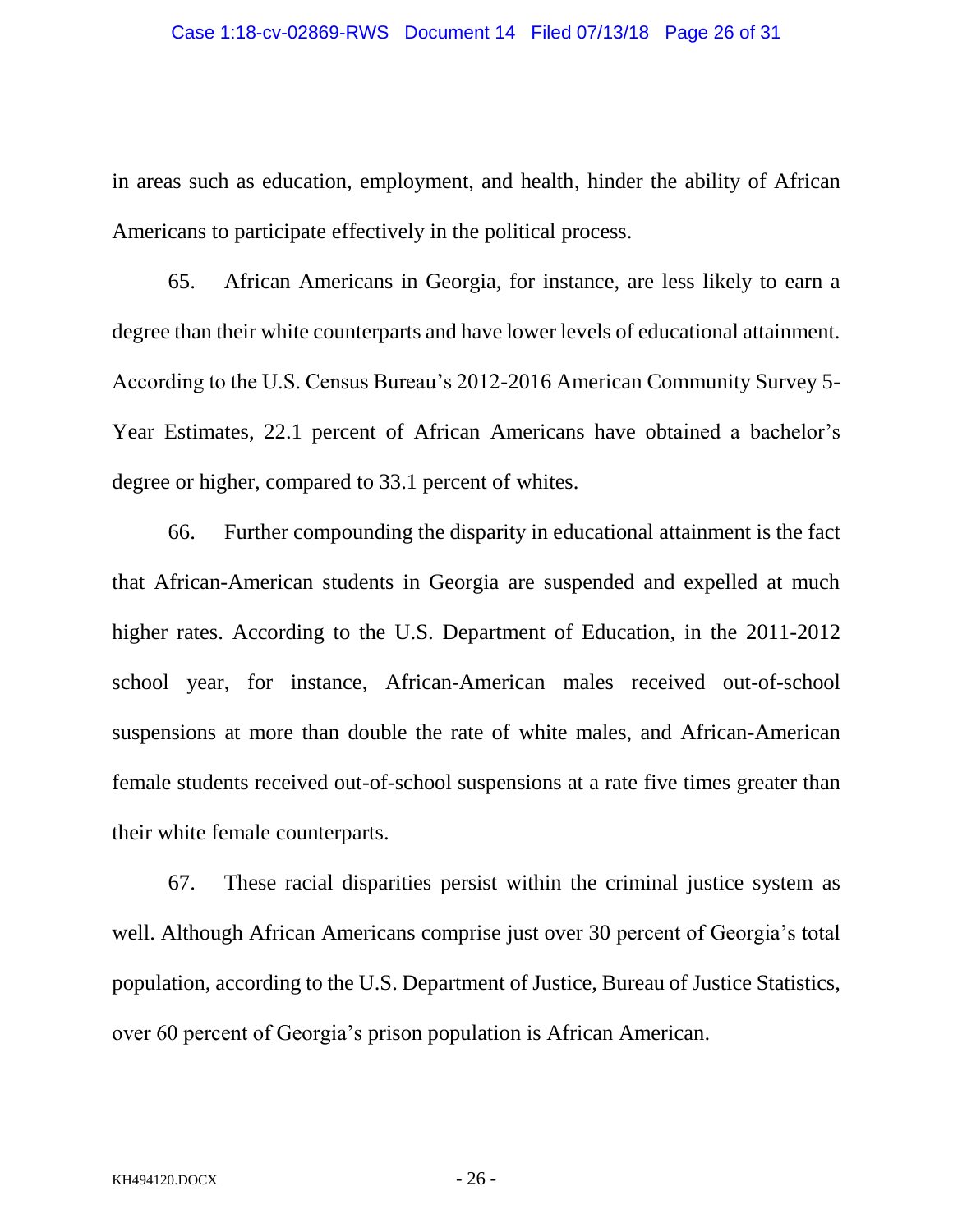68. Furthermore, according to the Georgia Department of Public Health, African Americans in Georgia experience significantly higher rates of obesity, diabetes, mortality from cardiovascular disease, and infant mortality than the white majority population.

69. In addition to these disparities in health, education, and criminal justice, African Americans in Georgia lag behind whites in several economic indicators. According to the U.S. Census Bureau's 2012-2016 American Community Survey 5- Year Estimate, the African-American unemployment rate is more than double that of whites, the African-American poverty rate is nearly double that of whites, and rates of homeownership among African Americans are significantly lower than among whites.

### **CAUSE OF ACTION**

## **H.B. 20EX violates Section 2 of the Voting Rights Act**

70. Plaintiffs re-allege and incorporate by reference all prior paragraphs of this Complaint as though fully set forth herein.

71. Section 2 of the Voting Rights Act prohibits the enforcement of any "standard, practice, or procedure" that "results in the denial or abridgement of the right of any U.S. citizen to vote on account of race or color," or membership in a language minority group. 52 U.S.C. § 10301(a).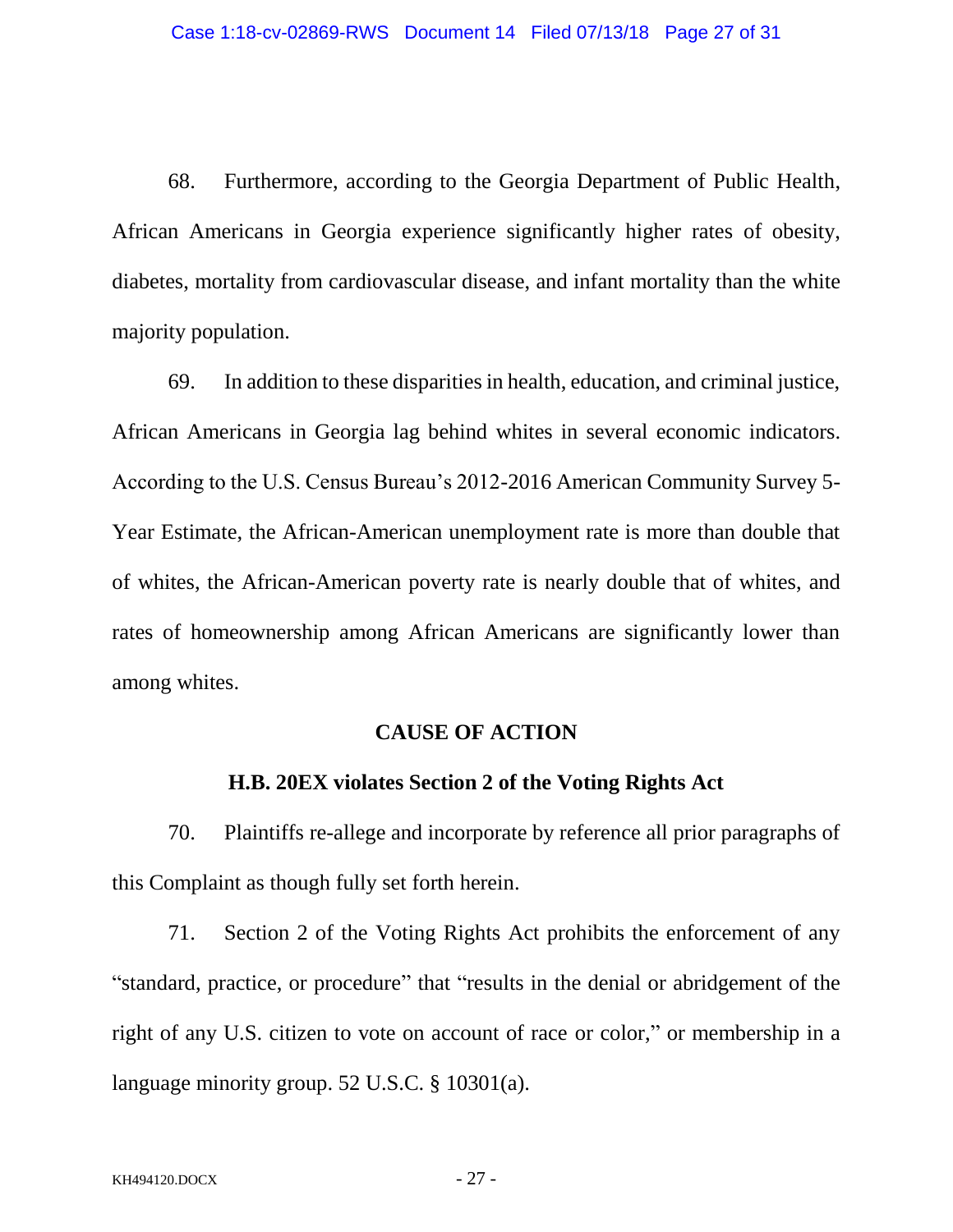72. The congressional district boundaries, as currently drawn, "crack" African-American populations in or around CD 12 with the effect of diluting African-American voting strength, in violation of Section 2 of the Voting Rights Act.

73. African Americans in the areas in or around CD 12 are sufficiently numerous and geographically compact to constitute a majority of eligible voters in an additional congressional district.

74. Under Section 2 of the Voting Rights Act, the Georgia General Assembly was required to create an additional congressional district in which African Americans would have the opportunity to elect their candidates of choice.

75. African-American voters in Georgia, particularly in the areas in or around CD 12, are politically cohesive. Elections in this area reveal a clear pattern of racially polarized voting that allows the bloc of white voters usually to defeat African Americans' preferred candidates.

76. The totality of the circumstances establishes that the current congressional map has the effect of denying African-American voters an equal opportunity to participate in the political process and to elect candidates of their choice, in violation of Section 2 of the Voting Rights Act, 52 U.S.C. § 10301.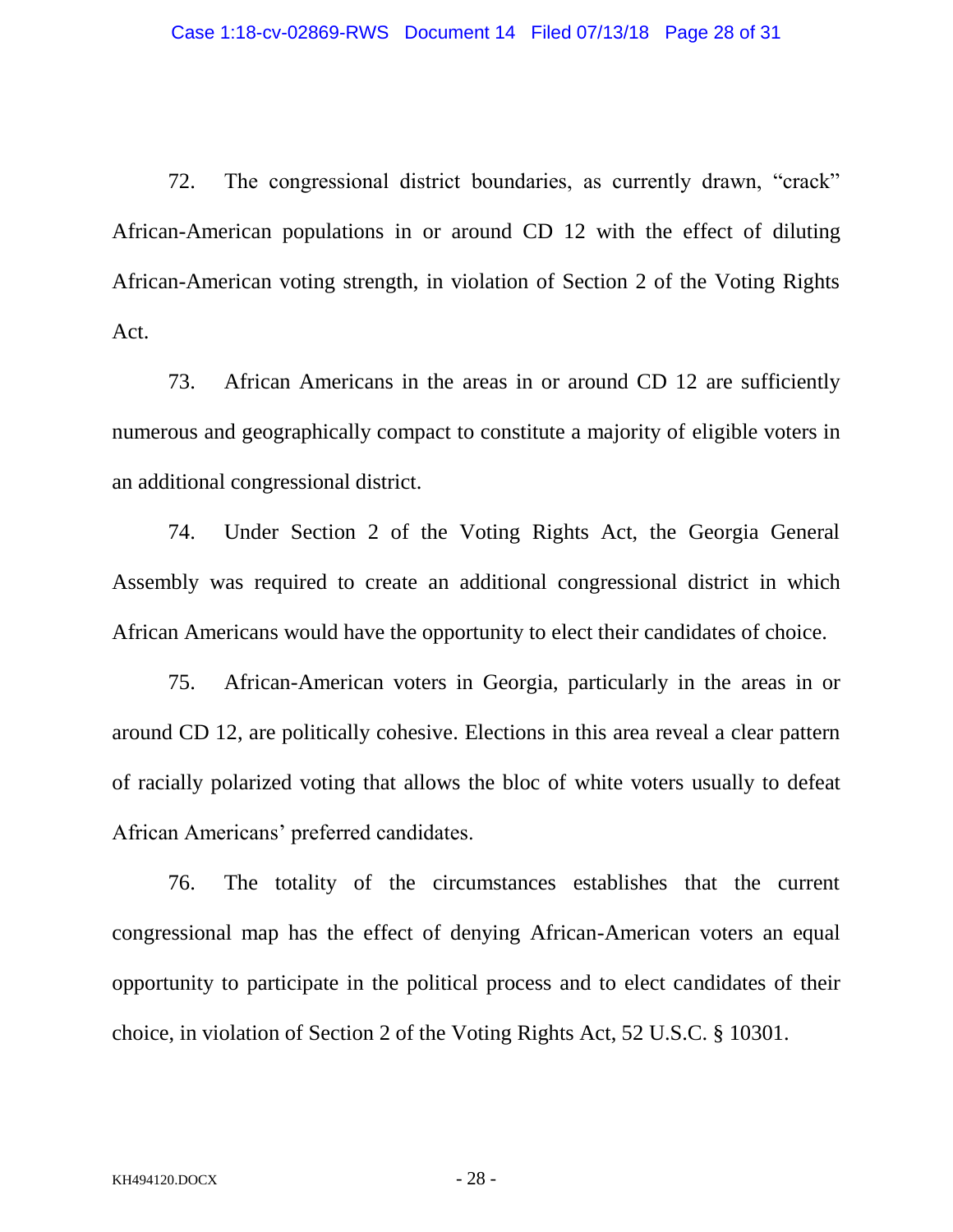77. By engaging in the acts and omissions alleged herein, Defendant has acted and continues to act to deny Plaintiffs rights guaranteed to them by Section 2 of the Voting Rights Act. Defendant will continue to violate those rights absent relief granted by this Court.

#### **PRAYER FOR RELIEF**

WHEREFORE, Plaintiffs request that this Court:

A. Declare that H.B. 20EX violates Section 2 of the Voting Rights Act;

B. Issue a permanent injunction enjoining Defendant, as well as his agents and successors in office, from enforcing or giving any effect to the boundaries of the congressional districts as drawn in H.B. 20EX, including an injunction barring Defendant from conducting any further congressional elections under the current map;

C. Hold hearings, consider briefing and evidence, and otherwise take actions necessary to order the adoption of a valid congressional redistricting plan that includes an additional district in or around CD 12 in which African Americans would have an opportunity to elect their preferred candidates, as required by Section 2 of the Voting Rights Act; and

D. Grant such other or further relief the Court deems appropriate,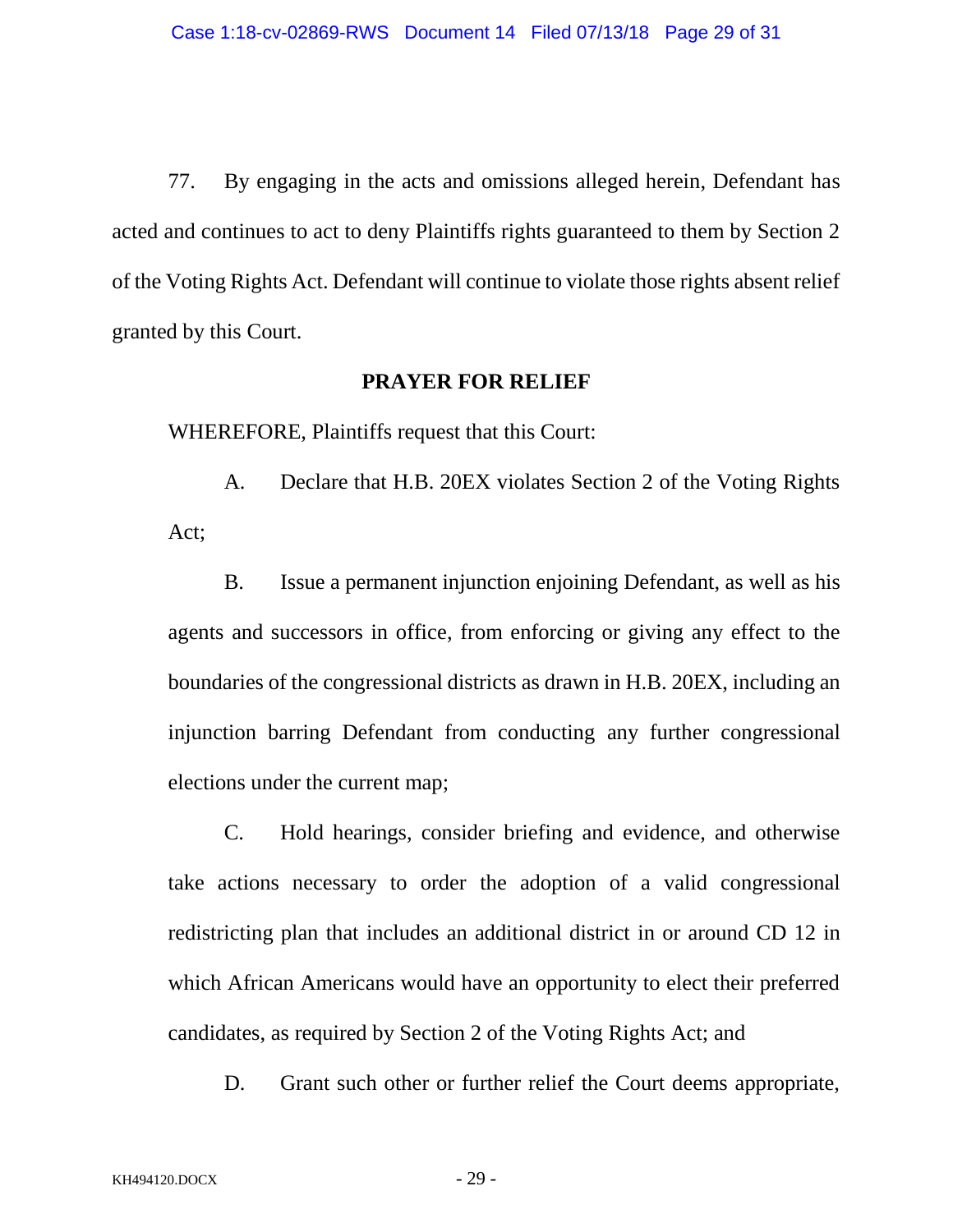including but not limited to an award of Plaintiffs' attorneys' fees and reasonable costs.

**[signature block on following page]**